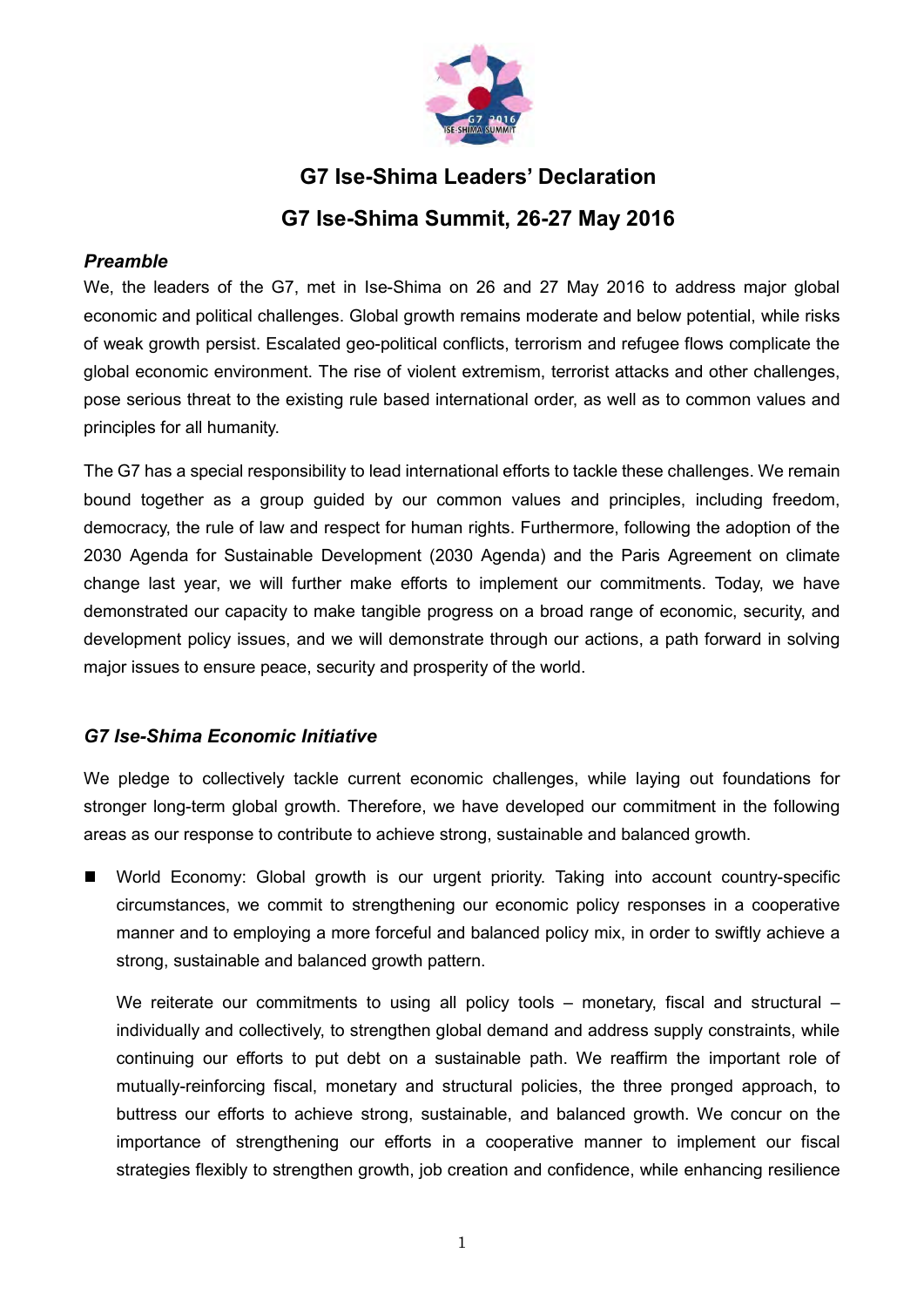and ensuring debt as a share of GDP on a sustainable path, as well as to advance structural reform decisively. We are committed to advancing structural reforms to boost growth, productivity and potential output and to leading by example in addressing structural challenges. We commit to further investment in areas conducive to economic growth, such as environment, energy, digital economy, human resource development, education, science and technology.

- Migration and Refugees: The G7 recognizes the ongoing large scale movements of migrants and refugees as a global challenge which requires a global response. We commit to increase global assistance to meet immediate and long-term needs of refugees and other displaced persons as well as their host communities. The G7 encourages international financial institutions and bilateral donors to bolster their financial and technical assistance.
- Trade: We are committed to using trade to create economic opportunities for workers, consumers and firms. We reaffirm our commitment to keep our markets open and to fight all forms of protectionism. In order to further boost free trade, we commit to strengthen the rules-based multilateral trading system and promote WTO negotiations. We also encourage trade liberalization efforts through regional trade agreements including the Trans-Pacific Partnership (TPP), the Japan-EU Economic Partnership Agreement (EPA), the Transatlantic Trade and Investment Partnership (TTIP) and the Comprehensive Economic and Trade Agreement (CETA). We recognize that global excess capacity in industrial sectors, especially steel, is a pressing structural challenge with global implications and this issue needs to be urgently addressed through elimination of market distorting measures and, thereby, enhancement of market function.
- Infrastructure: We endorse the *G7 Ise-Shima Principles for Promoting Quality Infrastructure Investment* to address the global demand-supply gap and strive to align our own infrastructure investment with the *Principles*. We further encourage the relevant stakeholders, including multilateral development banks (MDBs), to align their infrastructure investment and assistance with the *Principles*.
- Health: We commit to take concrete actions for advancing global health as elaborated in the *G7*  $\blacksquare$ *Ise-Shima Vision for Global Health*, highlighting that health is the foundation of economic prosperity and security. We commit to promote Universal Health Coverage (UHC) as well as endeavor to take leadership in reinforcing response to public health emergencies and antimicrobial resistance (AMR) which could have serious impacts on our economies. We also emphasize promoting research and development (R&D) and innovation in these and other health areas.
- Women: We commit to create a society where all women and girls are empowered and actively engaged for sustainable, inclusive and equitable economic growth. We commit to empowering women and girls, including through capacity-building such as education and training as well as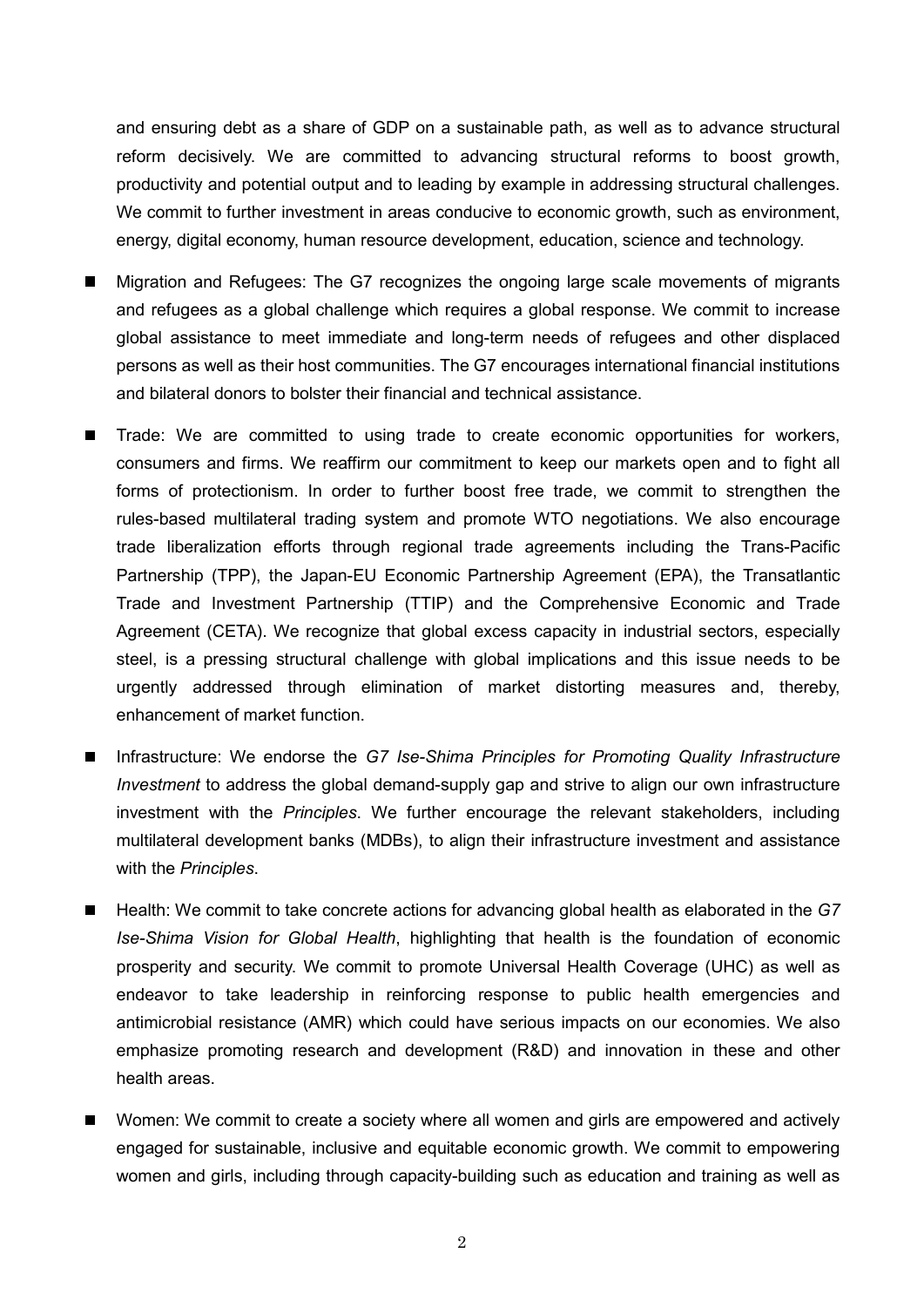promoting active role of women in Science, Technology, Engineering and Mathematics (STEM) fields. We endorse to the *G7 Guiding Principles for Building the Capacity of Women and Girls* as common guiding principles for our actions.

- Cyber: We strongly support an accessible, open, interoperable, reliable and secure cyberspace as one essential foundation for economic growth and prosperity. We promote digital adoption for improved quality of life, by bridging digital divides, enabling innovative business models and affordable universal and high quality access to Information and Communication Technologies (ICTs) as well as enhancing digital literacy. We endorse the *G7 Principles and Actions on Cyber* and commit to take decisive actions.
- Anti-Corruption: Our collective and individual action to fight corruption is critical for economic growth, sustainable development and maintaining peace and security. We resolve to take measures to improve public procurement transparency, enhance fiscal transparency, and improve anti-corruption capacity building as well as strengthen law enforcement cooperation. We will also promote global effort to fight corruption. We endorse the *G7 Action to Fight Corruption* as our commitment to lead by example in moving the global anti-corruption agenda forward.
- Climate: The G7, continuing to take a leadership role, commits to taking the necessary steps to secure ratification, acceptance or approval of the Paris Agreement as soon as possible, and calls on all Parties to do so striving for a goal of entry into force in 2016. We commit to take the lead by early, transparent and robust implementation of our nationally determined contributions, and promoting increased ambition over time. We also commit to actively participate in the regular review of global stock-take progress every five years. We commit to formulate and communicate ambitions mid-century long-term low greenhouse gas (GHG) emission development strategies well ahead of the 2020 deadline.
- **E** Energy: Recognizing the important role that the energy system has to play in the implementation of the Paris Agreement, we are determined to accelerate our work towards the transition to an energy system that enables a decarbonization of the global economy, and commit to further invest in supporting innovation in energy technologies and encouraging clean energy and energy efficiency, so as to ensure economic growth with reduced GHG emissions. Faced with the increased uncertainty posed by the current energy price levels, we also commit to play a leading role in facilitating energy investments, in particular investments in quality energy infrastructure and upstream development.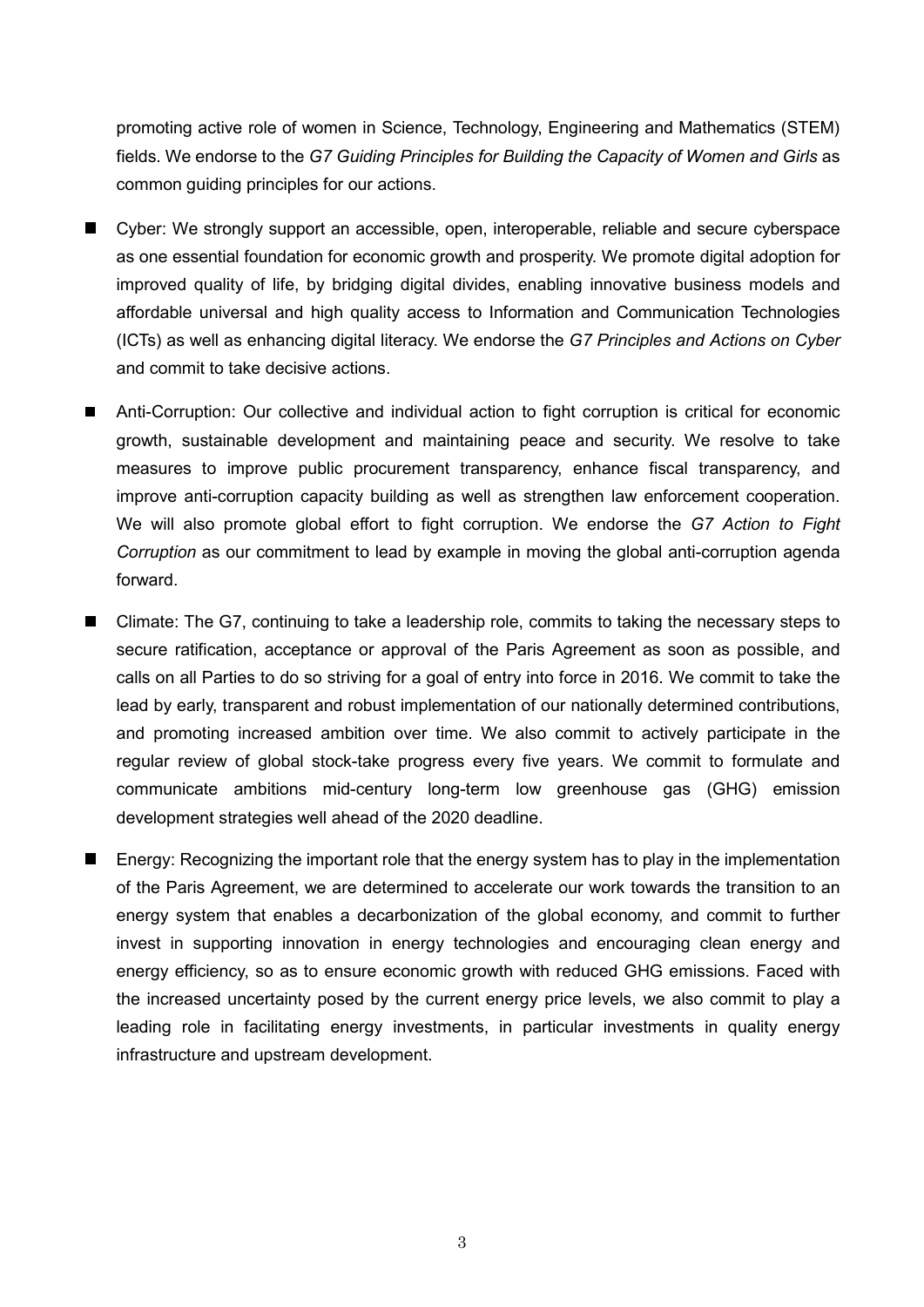## *Global Economy*

#### **State of the Global Economy**

The global recovery continues, but growth remains moderate and uneven, and since we last met downside risks to the global outlook have increased. Global trade performance has disappointed in recent years. Weak demand and unaddressed structural problems are the key factors weighing on actual and potential growth. There are potential shocks of a non-economic origin. A UK exit from the EU would reverse the trend towards greater global trade and investment, and the jobs they create, and is a further serious risk to growth. Escalated geopolitical conflicts, terrorism and refugee flows, are complicating factors in the global economic environment. We have strengthened the resilience of our economies in order to avoid falling into another crisis, and to this end, commit to reinforce our efforts to address the current economic situation by taking all appropriate policy responses in a timely manner.

#### **Policy Response**

In light of this background, taking into account country-specific circumstances, we commit to strengthening our economic policy responses in a cooperative manner and to employing a more forceful and balanced policy mix, in order to swiftly achieve a strong, sustainable and balanced growth pattern. We stand ready to deploy robust policy responses to bolster short and longer-term growth as necessary. We reiterate our commitments to using all policy tools – monetary, fiscal and structural – individually and collectively, to strengthen global demand and address supply constraints, while continuing our efforts to put debt on a sustainable path. We reaffirm the important role of mutually-reinforcing fiscal, monetary and structural policies, the three pronged approach, to buttress our efforts to achieve strong, sustainable, and balanced growth. We remain committed to ensuring that growth is inclusive and job-rich, benefitting all segments of our societies.

Monetary policy authorities have committed to supporting the economic recovery and overcoming disinflation, consistent with their mandates, including through unconventional policies. However, monetary policy alone cannot lead to strong, sustainable and balanced growth.

We concur on the importance of strengthening our efforts in a cooperative manner to implement our fiscal strategies flexibly to strengthen growth, job creation and confidence, while enhancing resilience and ensuring debt as a share of GDP on a sustainable path, as well as to advance structural reforms decisively. This will also allow us to respond to emerging risks and urgent social and humanitarian needs.

We are also making tax policy and public spending as growth-friendly as possible, including by prioritizing expenditure in favor of high-quality investment. We will consider the composition of our budget expenditures and revenues to support productivity, employment, inclusiveness and growth. We commit to ensuring that our fiscal and structural policies support sustainable social security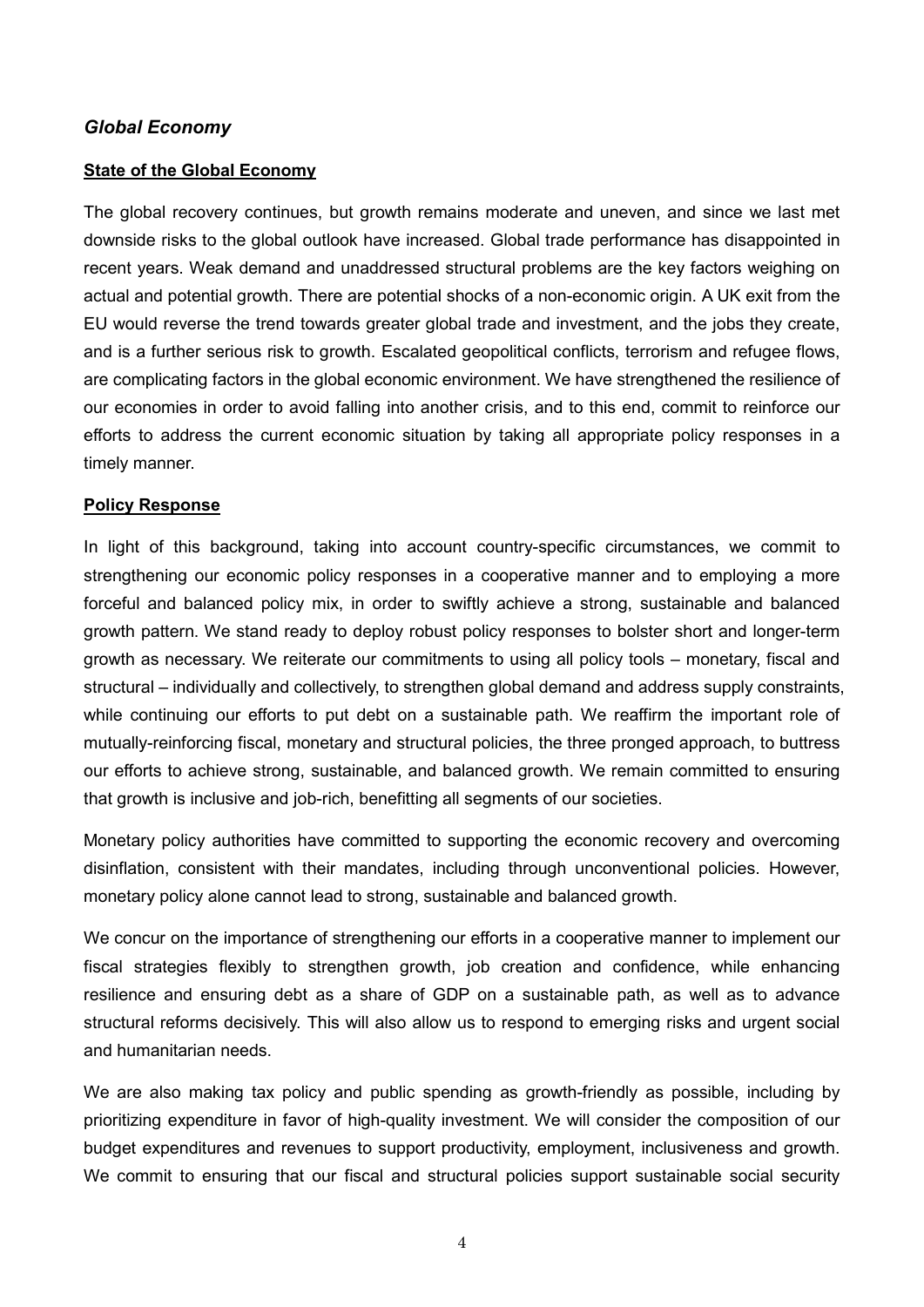services, which contribute to addressing our common demographic challenges. We intend to ensure an appropriate level of public investment as well as promote quality infrastructure investment to address shortfalls, including through effective resource mobilization in partnership with the private sector. We commit to further investment in areas conducive to economic growth, such as environment, energy, digital economy, human resource development, education, science and technology.

We are committed to advancing structural reforms to boost growth, productivity and potential output and to leading by example in addressing structural challenges. Labor market reform remains important in some of our economies. We commit to advancing labor market participation by women, the youth and the elderly, and improving job opportunity and quality. We commit to promote active labor market policies in order to ensure flexibility, inclusiveness and provide opportunities for the unemployed. We recognize the importance of achieving price stability and underline that wage dynamics should remain in line with productivity. We commit to ensuring a strong corporate governance framework that helps firms to channel corporate earnings in a productive manner to investment and wages. We are promoting competition, entrepreneurship and innovation, including by lowering barriers to new business entrants. Innovation is critical to realize sustainable growth. Competition is a source of innovation and we commit to protect intellectual property rights.

We recognize that global excess capacity in industrial sectors, especially steel, is a pressing structural challenge with global implications.

We reaffirm our existing exchange rate commitments to market determined exchange rates and to consult closely in regard to actions in foreign exchange markets. We reaffirm that our fiscal and monetary policies have been and will remain oriented towards meeting our respective domestic objectives using domestic instruments and that we will not target exchange rates. We underscore the importance of all countries refraining from competitive devaluation. We reiterate that excess volatility and disorderly movements in exchange rates can have adverse implications for economic and financial stability.

A stable and resilient international financial architecture is critical for economic and financial stability. We welcome the entry-into-effect of the 2010 IMF Quota and Governance reforms and reaffirm our commitment to a strong, quota-based and adequately resourced IMF.

#### *Financial Regulation*

We reiterate our commitments to support the timely, full and consistent implementation of the G20 financial sector reform agenda, which will help us achieve our objective of sustainable economic growth. We also remain committed to finalizing the main elements of the regulatory reform agenda. We also reiterate our support for the work by the Basel Committee to refine elements of Basel III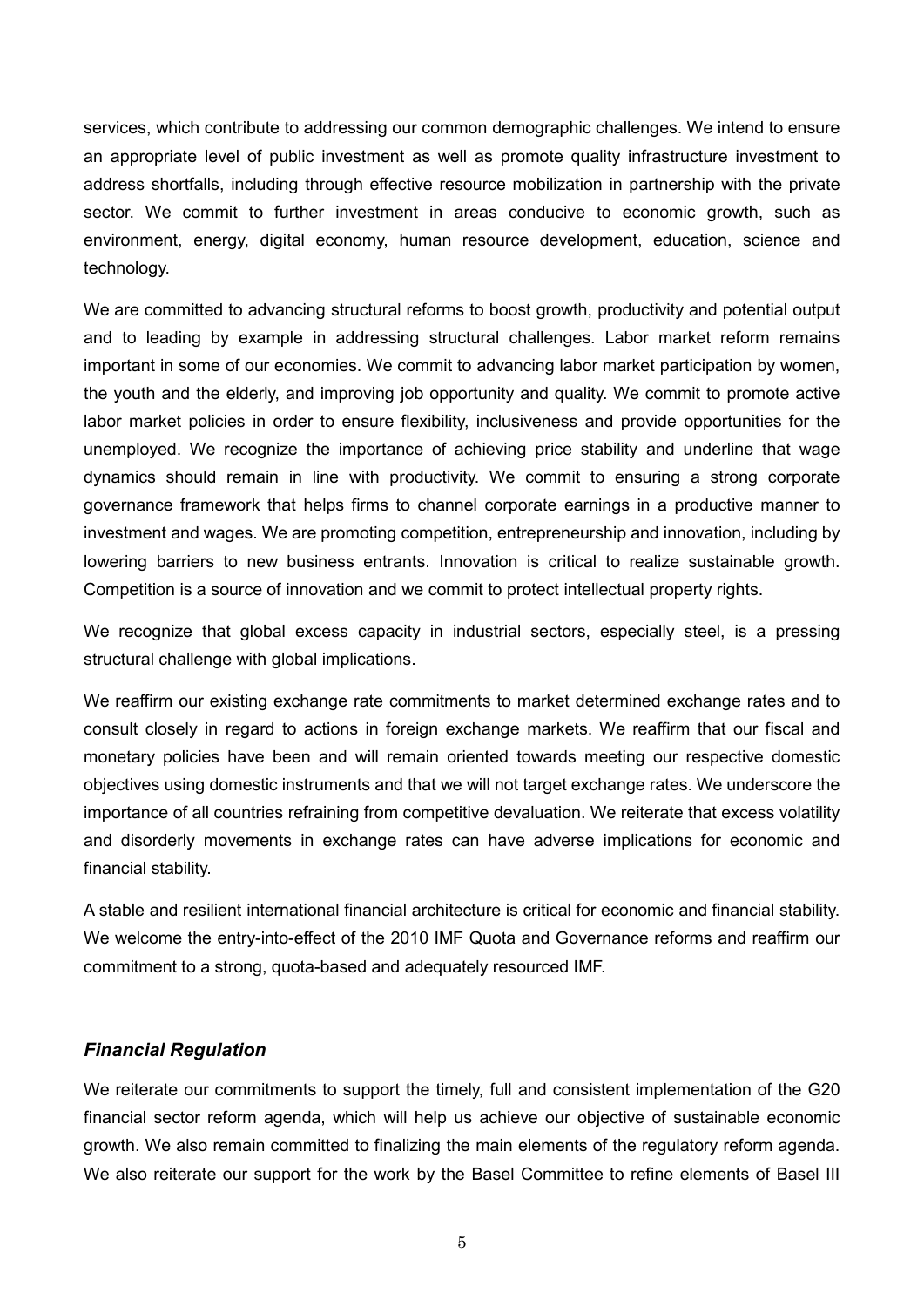framework to ensure its coherence and maximize its effectiveness without further significantly increasing overall capital requirements across the banking sector. We continue to closely monitor, and if necessary, address emerging risks and vulnerabilities in the financial system, including those associated with shadow banking, asset management and other market-based finance activities. We welcome the work of the Financial Stability Board (FSB) in cooperation with other standard setting bodies (SSBs) to assess holistically the extent, drivers and possible persistence of shifts in market liquidity across jurisdictions and asset classes and consider policy measures if necessary.

We will also continue to enhance the monitoring of implementation and effects of reforms to ensure their consistency with our overall objectives, including by addressing any material unintended consequences. In this regard, we welcome the work by the FSB and SSBs to enhance the analysis of the effects of G20 financial regulatory reforms, including the combined effects and interaction across sectors of related reforms, and look forward to the FSB's second annual report to the G20 on implementation and effects of regulatory reforms. We intend to reap the economic benefits of technologically enabled financial innovations while managing their potential impacts on financial stability and market integrity. We welcome the work of the G7 Cyber Experts Group in the financial area to foster cyber security and enhance cooperation among G7 countries in this area. We also welcome and support the effective implementation of the G20/OECD Principles of Corporate Governance. In particular, we look forward to the development of the assessment methodology of the Principles.

## *Tax and Transparency*

Steady, consistent and concerted implementation of the G20/OECD Base Erosion and Profit Shifting (BEPS) package is critical to restore public trust in tax systems and to achieve a global level playing field for all engaged in economic activities. We remain committed to lead the process by example. To ensure widespread implementation of the BEPS package, we encourage all relevant and interested countries and jurisdictions to commit to implement the BEPS package and join the new inclusive framework, noting that the first meeting will be held in Kyoto in June.

To restore public trust in tax systems by enhancing transparency of tax information, we reaffirm G20's call on all relevant countries including all financial centers and jurisdictions to implement the standard on automatic exchange of information by committed deadline and to sign the Multilateral Convention, as well as the request to the OECD to establish the "objective criteria to identify non-cooperative jurisdictions with respect to tax transparency." These actions, together with possible defensive measures to be considered against non-cooperative jurisdictions, will help ensure that all relevant countries and financial centers are committed to implementing the agreed standard of tax transparency.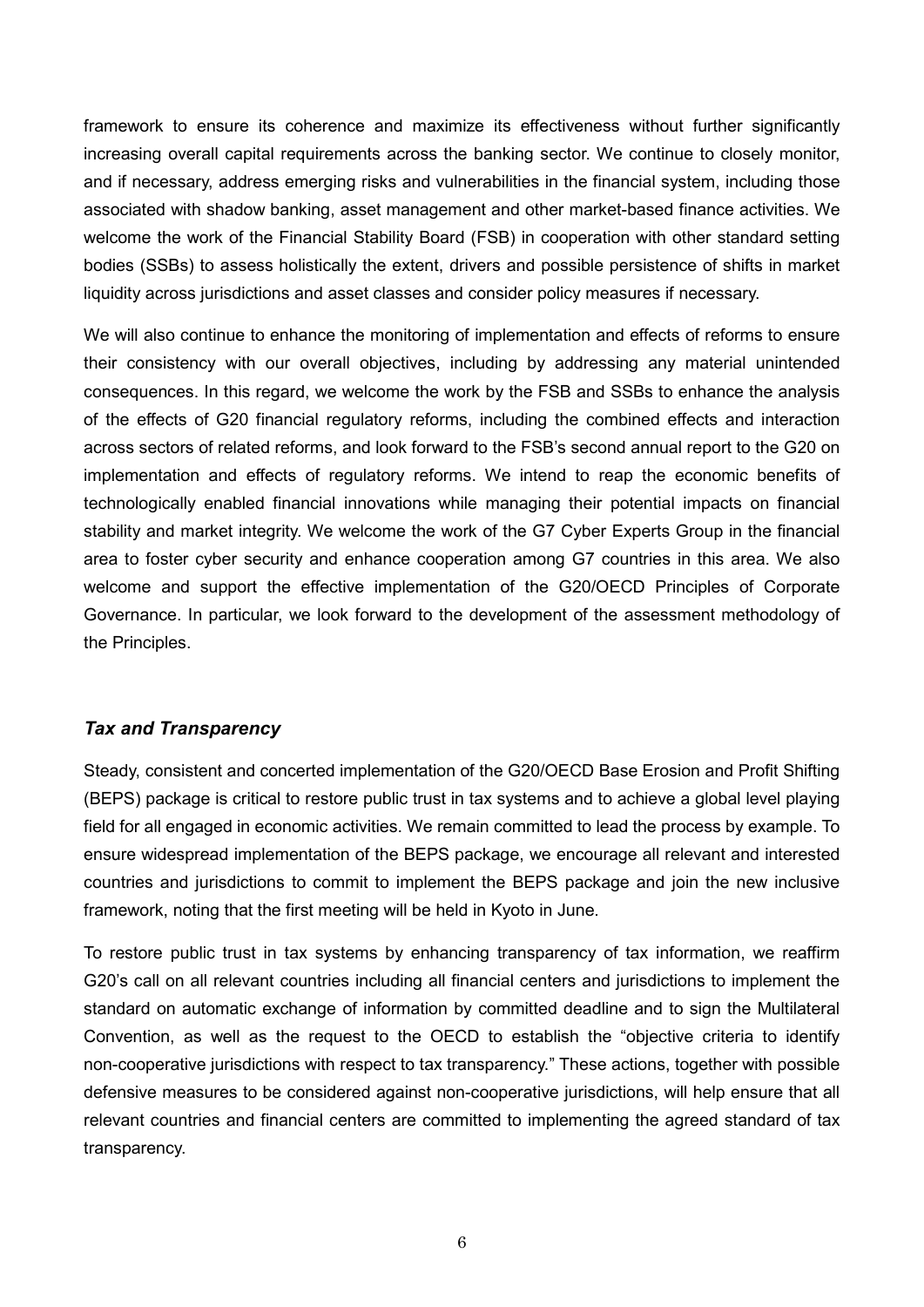We recognize that strengthening capacity of developing countries in tax policy and administration is indispensable to level the global playing field. To enhance both quantity and quality of assistances in this area, we are committed to the principles of the Addis Tax Initiative along with encouraging other countries to make a similar commitment, and we request that the Platform for Collaboration on Tax be actively utilized to provide an opportunity where developing and developed countries and relevant organizations can share information and knowledge on a regular basis.

Improving the transparency of the beneficial ownership of legal persons and legal arrangements is vital to prevent misuse of these entities and arrangements for corruption, tax evasion, terrorist financing and money laundering. We commit to the implementation of the international standards on transparency, and call on all jurisdictions to do so. In this respect, we look forward to the initial proposals of the Financial Action Task Force and the Global Forum on Transparency and Exchange of Information for Tax Purposes on ways to improve the implementation of the international standards, including on the availability of beneficial ownership information and its international exchange, to be presented by the October meeting of G20 Finance Ministers and Central Bank Governors.

## *Trade*

Trade and investment are key drivers of growth, the prosperity of our people and the achievement of sustainable development worldwide. It enables us to access a broad range of goods and services, enhances competitiveness thereby inviting investment and leads to job creation and improved living standards. We continue to strive for better application of internationally recognized labor, social and environmental standards in global supply chains.

We are committed to using trade to create economic opportunities for workers, consumers and firms. In such a highly interconnected global economy, protectionism only delivers negative consequences. We reaffirm our commitment to keep our markets open and to fight all forms of protectionism including through standstill and rollback. We remain committed to reducing barriers to trade and investment and to improving competitiveness by liberalizing our economies. We recognize the importance of ensuring a level playing field in all areas including officially supported export credit and in this regard, we reiterate our support for the International Working Group to develop guidelines for publicly supported export finance and encourage all participating parties to press for substantive progress through active engagement.

We recognize the negative impact of global excess capacity across industrial sectors, especially steel, on our economies, trade and workers. In particular, we are concerned about subsidies and other support by governments and government-supported institutions that distort the market and contribute to global excess capacity, including such supports granted to overseas expansion of the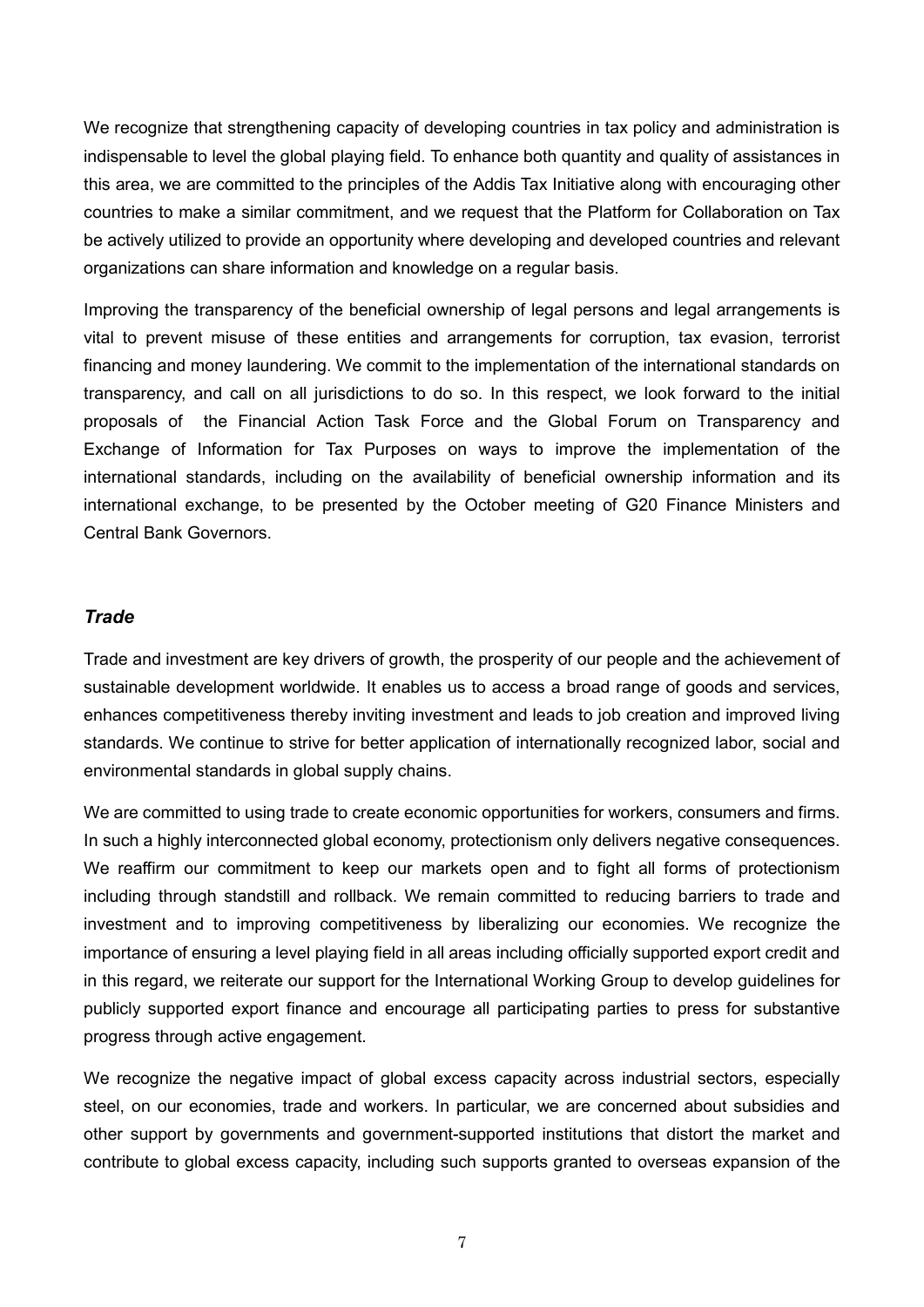capacity. We are committed to moving quickly in taking steps to address this issue by enhancing market function, including through coordinated actions that identify and seek to eliminate such subsidies and support, and by encouraging adjustment. In this regard, we are prepared to consult with other major producing countries, utilizing venues such as OECD and other fora, and, as necessary and consistent with the WTO rules and disciplines, to consider the broad range of trade policy instruments and actions to enforce our rights. Our experts will continue to coordinate actions, working with other countries affected by this issue.

We underline that the rules-based multilateral trading system, which is embodied in the WTO, has helped to create a strong and prosperous world economy. We continue to strengthen the functions of the WTO, including on negotiation, dispute settlement and monitoring. We welcome the successful conclusion of the Nairobi Ministerial Conference, and in order to solidify our achieved outcomes in the recent Ministerial Conferences, call for a swift entry into force of the Trade Facilitation Agreement (TFA) by the end of 2016 and its full implementation, including through a coordinated approach to Aid for Trade, and the implementation of the Information Technology Agreement (ITA) expansion as agreed. We aim to conclude an ambitious Environmental Goods Agreement (EGA) that eliminates tariffs on a broad range of environmental products by the G20 Summit in September in Hangzhou, having in mind a future oriented agreement. We also look forward to concluding negotiations on an ambitious, balanced and mutually beneficial Trade in Services Agreement (TiSA) by the end of 2016. At the same time, we promote forward-looking post-Nairobi discussions with our partners in various fora, addressing outstanding and new issues as well as new formats of negotiations. We call on all WTO members to engage constructively and with sense of urgency to restart negotiations in Geneva, so that the WTO meets the needs of the private sector including SMEs and other stakeholders, as digital technologies and Global Value Chains transform the global movement of goods, services and investment. As an increasing number of developing countries have started to benefit from this changing environment, we recognize the need to shed a new light on the positive role of trade on growth and development, and we look forward to useful work by the OECD and other international organizations.

As a useful complement and a building block to the multilateral trading system, we encourage trade liberalization efforts in various forms. The signing of the TPP is an important step forward for the establishment of a platform for common trade rules and trade integration across the Asia-Pacific region, and we encourage each TPP signatory to complete its domestic process. We welcome the strong commitment of Japan and the EU to reach agreement in principle on a comprehensive, high-level and balanced Japan-EU EPA as early as possible in 2016. We are committed to applying the necessary political will to reach a TTIP agreement as early as this year, provided that it is ambitious, comprehensive, high standard and mutually beneficial, with a view to harnessing the full potential of the transatlantic economy as soon as possible. We welcome the shared commitment of Canada and the EU to sign CETA this year. We encourage Canada and the EU to bring CETA into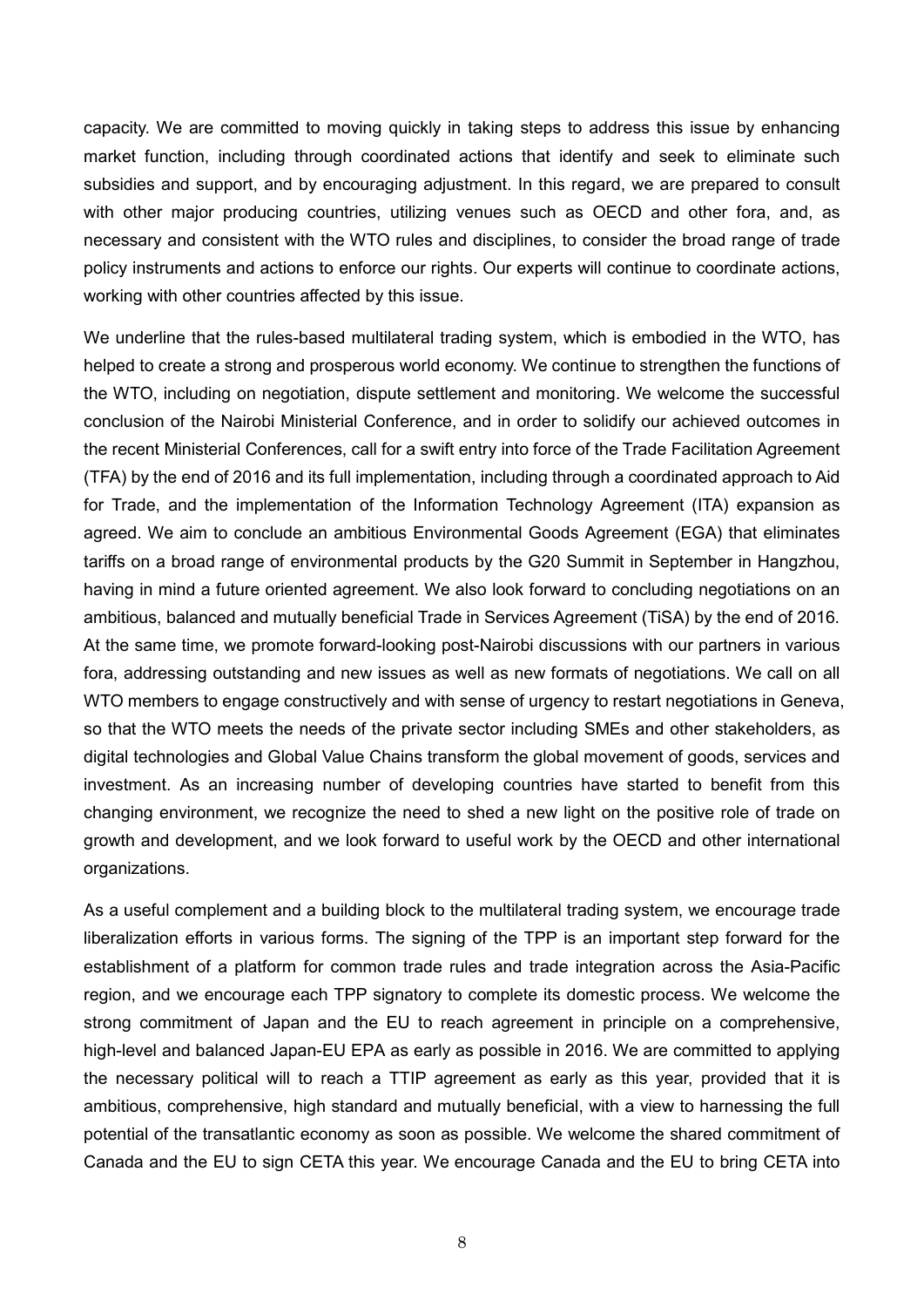force as early as possible.

#### *Infrastructure*

The global demand-supply gap of infrastructure investment is a serious bottleneck to the current growth including job creation and development challenges the world faces. While recognizing that effective mobilization of resources in quantity is imperative, we highlight that investment without the quality perspective could end up introducing infrastructure with higher lifecycle costs, less durability, inequitable distributive effects, highly negative environmental and social impacts, vulnerability against natural disasters and the impacts of climate change. We therefore reaffirm the crucial importance for stakeholders, including governments, international organizations and the private sector, to work coherently to bridge the existing gaps by promoting quality infrastructure investment, so as to promote strong, sustainable, and balanced growth, with an important contribution to productivity gains, and to enhance resilience in our society, as well as to contribute to the global efforts to advance sustainable development by addressing development challenges including those identified in the 2030 Agenda, the Paris Agreement and the Addis Ababa Action Agenda.

To promote such quality infrastructure investment, we strive to align our own infrastructure investment with the *G7 Ise-Shima Principles for Promoting Quality Infrastructure Investment*, as set out in the Annex. We further encourage the relevant stakeholders, namely governments, international organizations, including MDBs, and the private sector, such as in PPP projects, to align their infrastructure investment and assistance with the *Principles*, including the introduction and promotion of a transparent, competitive procurement process that takes full account of value for money and quality of infrastructure.

#### *Health*

We highlight that health is the foundation of prosperity and security not only for individuals but also for nations. At the juncture of the first G7 summit after the historic adoption of the 2030 Agenda, we are fully committed to implementing the health-related Sustainable Development Goals (SDGs) therein that ensure well-being at all stages and health security for all individuals, and foster inclusive economic growth for nations. Our leadership is needed more than ever in this regard. UHC provides a comprehensive framework that underpins all of the health targets. To achieve UHC, health systems need to be strong, resilient, sustainable and responsive to the current and future needs of the populations they serve. This includes, but is not limited to, promoting women's, children's, and adolescents' mental and physical health, ensuring sexual and reproductive health and rights without discrimination of any kind, and addressing malnutrition as well as communicable and non-communicable diseases, including those due to environmental factors and ageing.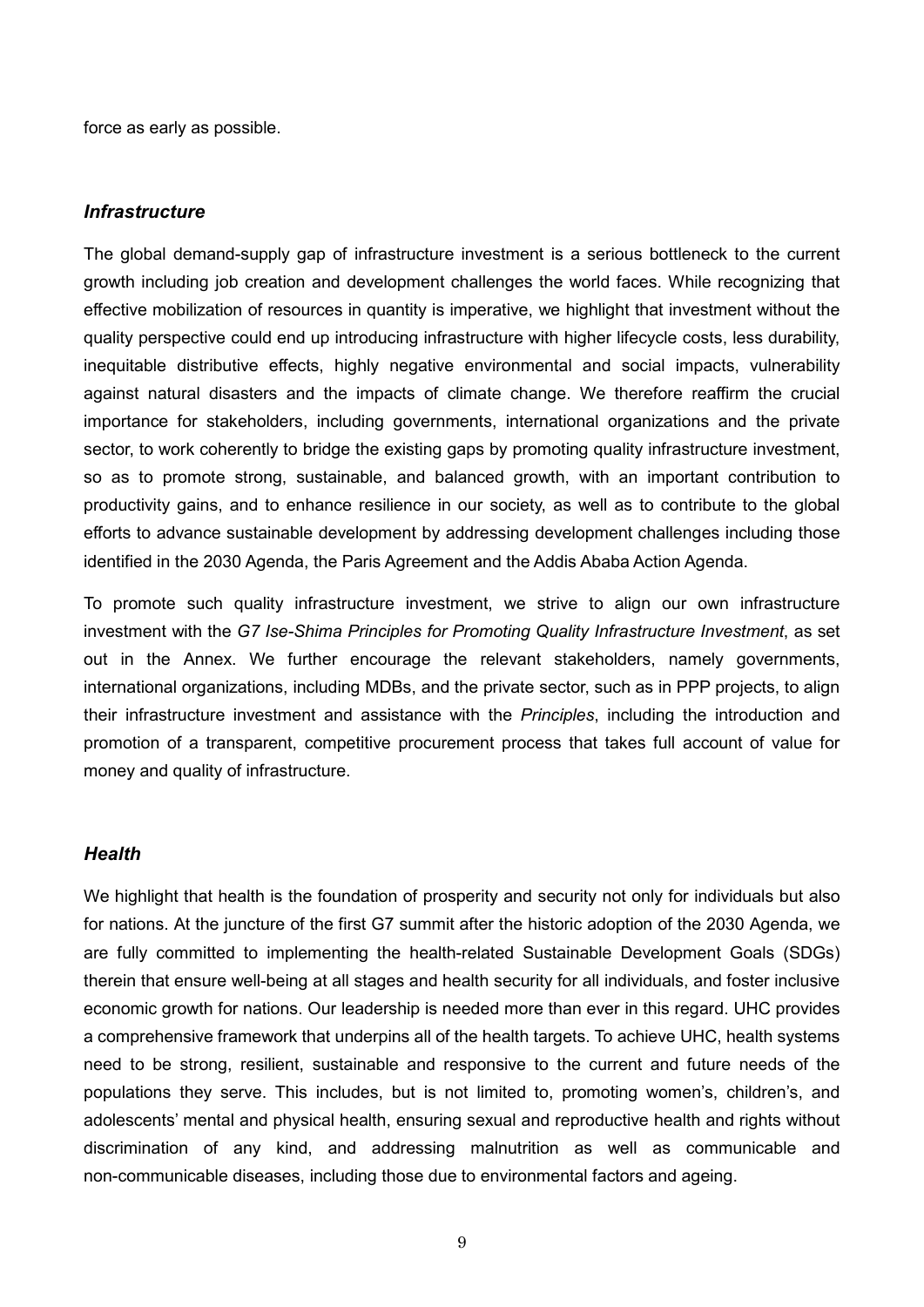Learning lessons from the Ebola outbreak, especially through the wisdom offered by a wide-range of experts across the globe, including the work of the UN High-Level Panel on the Global Response to Health Crises, we recognize that health systems need to be resilient and have the capacity to respond to, better prepare for and prevent global public health threats such as pandemics and other severe events. Prompt and effective responses to public health emergencies will also require World Health Organization (WHO) reforms, funding mechanisms that enable speedy disbursement for prompt response, coordinated implementation of action among relevant stakeholders and systems, and better implementation of the International Health Regulations (IHR).

We note that the efforts and achievements toward UHC, health system strengthening (HSS) and preparing and responding to public health emergencies are further jeopardized by the significant threat posed by AMR. We also acknowledge the importance and contribution of R&D and innovation to preserve and deploy existing remedies, and to discover new remedies for these and other health areas, such as neglected tropical diseases and poverty related infectious diseases as well as conditions related to ageing.

With these in mind, we particularly commit to take concrete actions in the following areas as elaborated in the *G7 Ise-Shima Vision for Global Health*, as set out in the Annex. We also instruct our Health Ministers to further elaborate necessary actions on these areas at their Meeting in Kobe in September.

#### Reinforcing of the Global Health Architecture to strengthen response to public health emergencies

Recognizing the Ebola outbreak turned into a major epidemic partly due to the lack of swift and coordinated actions among relevant stakeholders, we commit to take leadership in reinforcing the Global Health Architecture, relying on strengthening existing organizations.

We reaffirm the WHO's central role in that architecture to enable and support more swift, effective and coordinated responses to public health emergencies. In this light, we urge and support the WHO to implement its emergency and wider reforms, including its One WHO approach across the three levels of the Organization, namely its headquarters, regional and country offices, in a timely manner, recognizing its resource needs. We also highlight the vital importance of adequate, responsible and timely disbursement of financial resources to ensure appropriate response to public health emergencies. In this connection, we call on the international community to support the Contingency Fund for Emergency (CFE) to enable swift initial responses by the WHO. Further, to support a surge response by governments, multilateral agencies and NGOs, we welcome the World Bank's formal announcement of launching the Pandemic Emergency Financing Facility (PEF), and invite the international community including G7 members to extend technical support and financial contributions to this end. We also call upon relevant international organizations to ensure coordination among the PEF and their related funding mechanisms including the CFE.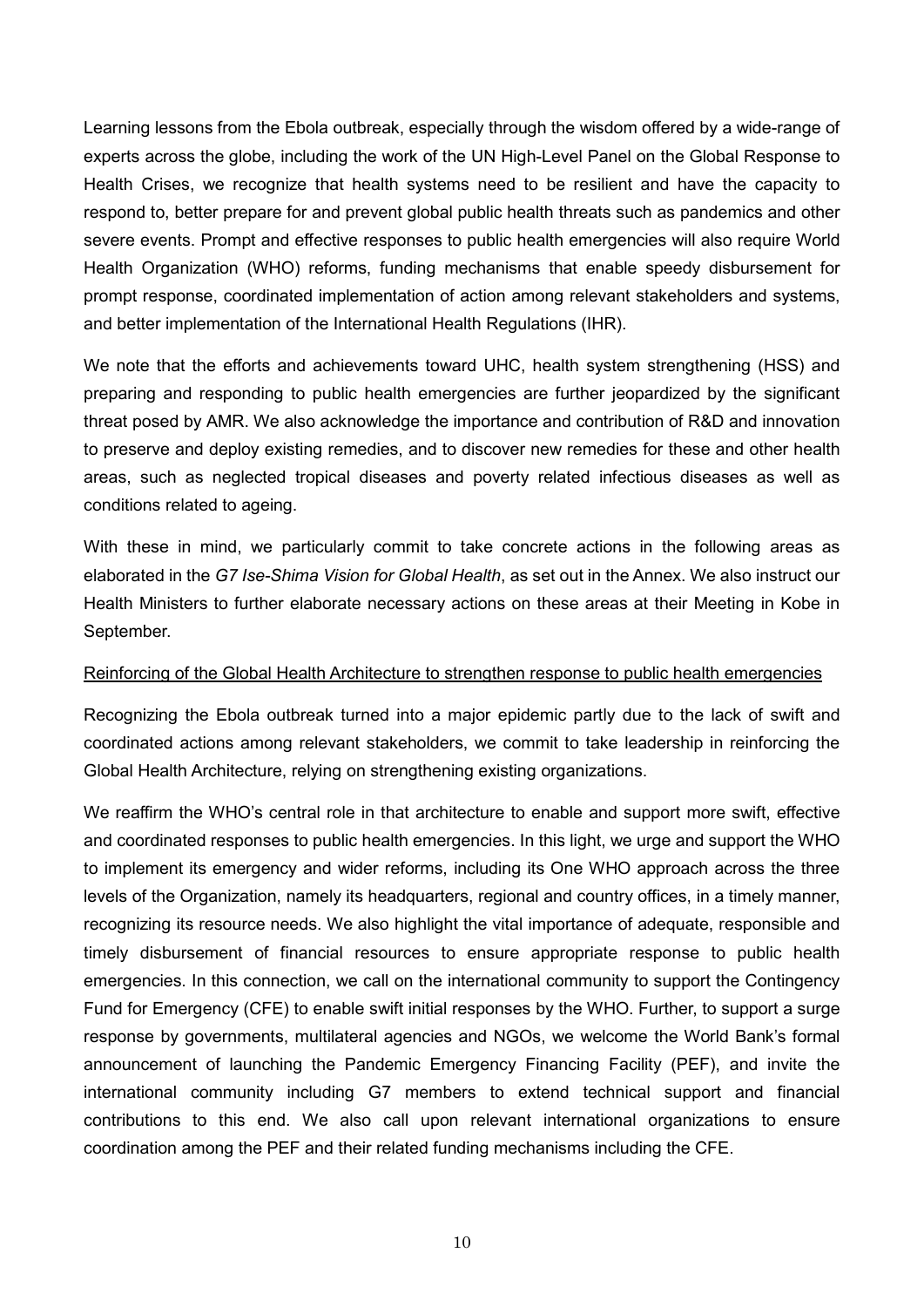We commend the WHO for accelerating efforts to lead coordination among relevant partners in large-scale outbreaks and public health emergencies, considering its central role particularly in infectious diseases and the need for continuous, predictable, rapid and efficient response throughout the development of outbreaks from small- to large-scale and into public health emergencies, leveraging existing coordination structures, particularly the UN Office for the Coordination of Humanitarian Affairs (OCHA). We invite the WHO and OCHA under the UN Secretary General (UNSG) to review, strengthen and formalize coordination arrangement among the WHO, the UN and other relevant partners, and to update the G7 Health Ministers on the progress in September.

Recent outbreaks of Ebola and Zika underscore the imperative to improve prevention of, detection of and response to public health emergencies, whether naturally occurring, deliberate or accidental. In that respect, we remain committed to advancing compliance with the WHO's IHR objectives including through the Global Health Security Agenda (GHSA). We renew our support to a coordinated approach to offer concrete assistance to 76 countries and regions and support to these partners to develop national plans in close coordination with the WHO and other relevant organizations. Recognizing the primary responsibility of countries to strengthen their IHR core capacities, we intend to assist these partners to achieve the common and measurable targets of the Joint External Evaluation (JEE) tool published by the WHO and in partnership with other organizations such as the Food and Agriculture Organization of the United Nations (FAO) and the World Organization for Animal Health (OIE). We also commit to support, undergo, and share such evaluations with our partners. In order to scale up the implementation of the IHR and in line with its implementation of the new Health Emergencies Program, we encourage the WHO to consider building on already existing structures, such as the Department of Global Capacities, Alert and Response and its Lyon office, and the emerging work of the Alliance for Country Assessment for Global Health Security. We recognize the importance of mobilizing financial resources of the relevant international organizations for strengthening preparedness for and prevention of pandemics, and look forward to discussing on the matter with those organizations, including the World Bank such as International Development Association.

#### Attaining of UHC with strong health systems and better preparedness

Recognizing the importance of accelerating achievement of UHC with the principle of no one left behind, we reiterate our commitment to enhance our support and coordination to strengthen health systems, especially in developing countries, to make them more resilient, inclusive, affordable, sustainable, and equitable ones. To this end, we emphasize the need for a strengthened international framework to coordinate the efforts and expertise of all relevant stakeholders and various fora / initiatives at the international level, including disease-specific efforts. In this connection, we support the establishment of *UHC 2030* that seeks to ensure the International Health Partnership (IHP+) principles and is supported by initiatives such as the Roadmap Healthy Systems, Healthy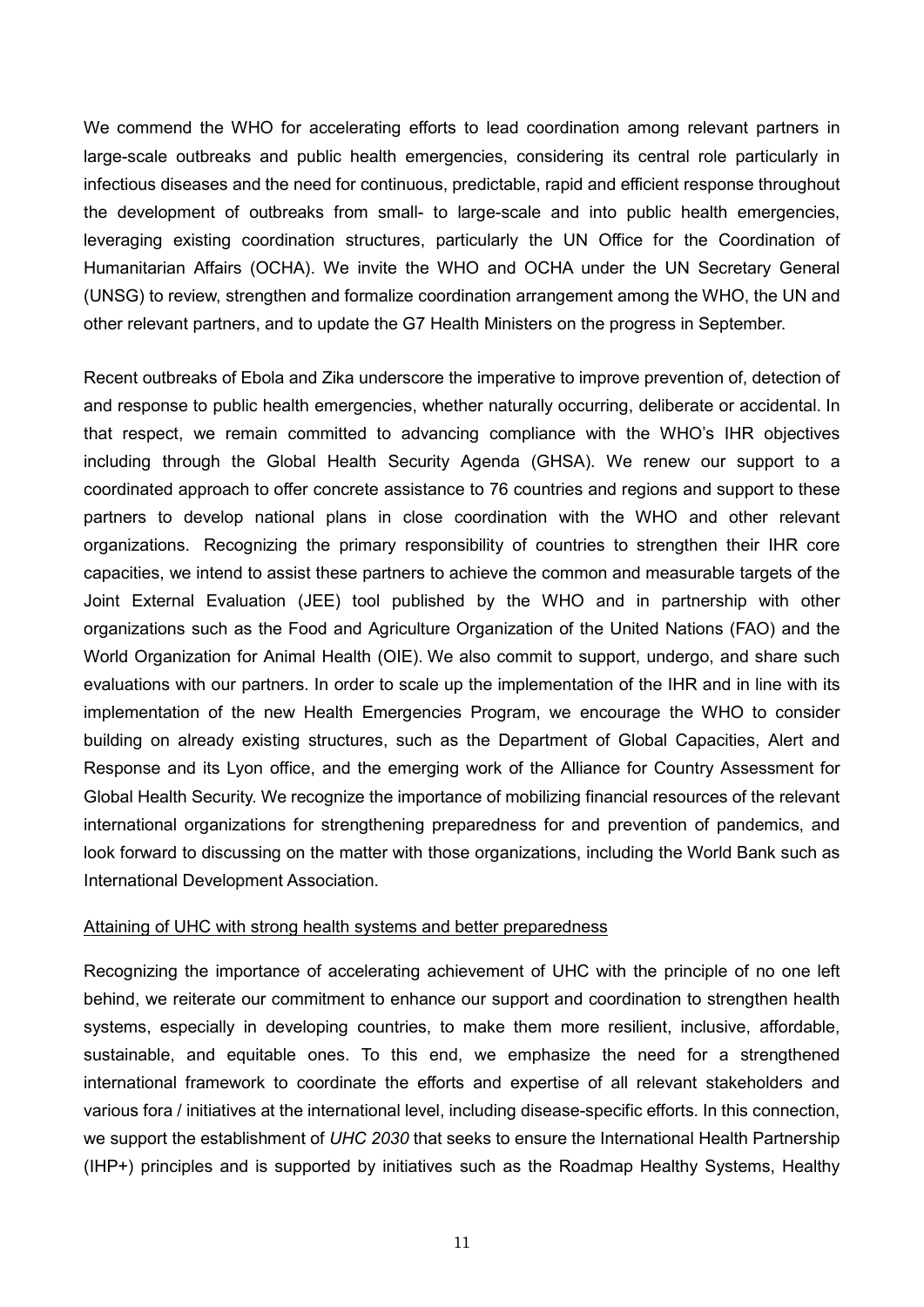Lives. We look forward to discussions with the UNSG about the idea of nominating an envoy to promote and catalyze efforts towards UHC across different sectors. We affirm that enhancing prevention of and preparedness for public health emergencies, including through strengthening IHR core capacities, is expected to be part of HSS efforts.

Meanwhile, taking into consideration the pressing need for HSS in Low Income Countries (LICs) and Lower Middle Income Countries (LMICs) where health systems are especially weak, we are also committed to support country-led HSS in collaboration with relevant partners including the WHO. In relation to this, while stressing the need of coordination with the WHO and other relevant international organizations, we welcome the World Bank's endeavor to promote UHC for Africa. We are committed to ending AIDS, tuberculosis and malaria, working in partnership with the Global Fund (GF) and others. To this end, we fully support a successful 5th replenishment of the GF, taking the opportunity of the GF replenishment conference in Montreal in September, and call on traditional and new donors to support the replenishment.

The promotion of UHC also requires provision of services to protect and improve the health of all individuals throughout their life course. As a part of such efforts and focusing on the areas where urgent responses are needed along with the rapid demographic changes, we continue to take leadership in promoting the health of women and girls, adolescents and children, including through efforts to provide access to sexual and reproductive health, rights and services, immunization, better nutrition, and needs-based responses in emergencies and disasters. In this regard, we welcome platforms such as the Global Financing Facility for Every Woman Every Child, Gavi the Vaccine Alliance, and Global Strategy for Women's, Children's and Adolescents' Health, and reaffirm our continued commitment to reaching polio eradication targets. We also commit to promoting active ageing, with due consideration to gender specific aspects, through multi-sectoral approaches including the promotion of age-friendly communities and support for communities to become dementia-friendly. To this end, we share knowledge and experiences, and encourage developing countries including through the forum on active ageing to be held in Japan this year. We recognize the rising challenges of promoting a positive environment for innovative research and development, encouraging access to medicines and health care, and ensuring the sustainability of health systems, and we welcome an exchange of views on these issues at the upcoming G7 Health Ministers' meeting, recognizing the uniqueness of national circumstances, priorities, and health system designs.

#### Antimicrobial Resistance (AMR)

Good progress has been made to combat AMR including the adoption of WHO Global Action Plan on Antimicrobial Resistance and relevant resolutions by FAO and the OIE, but more needs to be done. Building on the G7's previous commitment, we commit to make collective efforts for strengthening and actively implementing a multi-sectoral One Health Approach, taking into account the sectors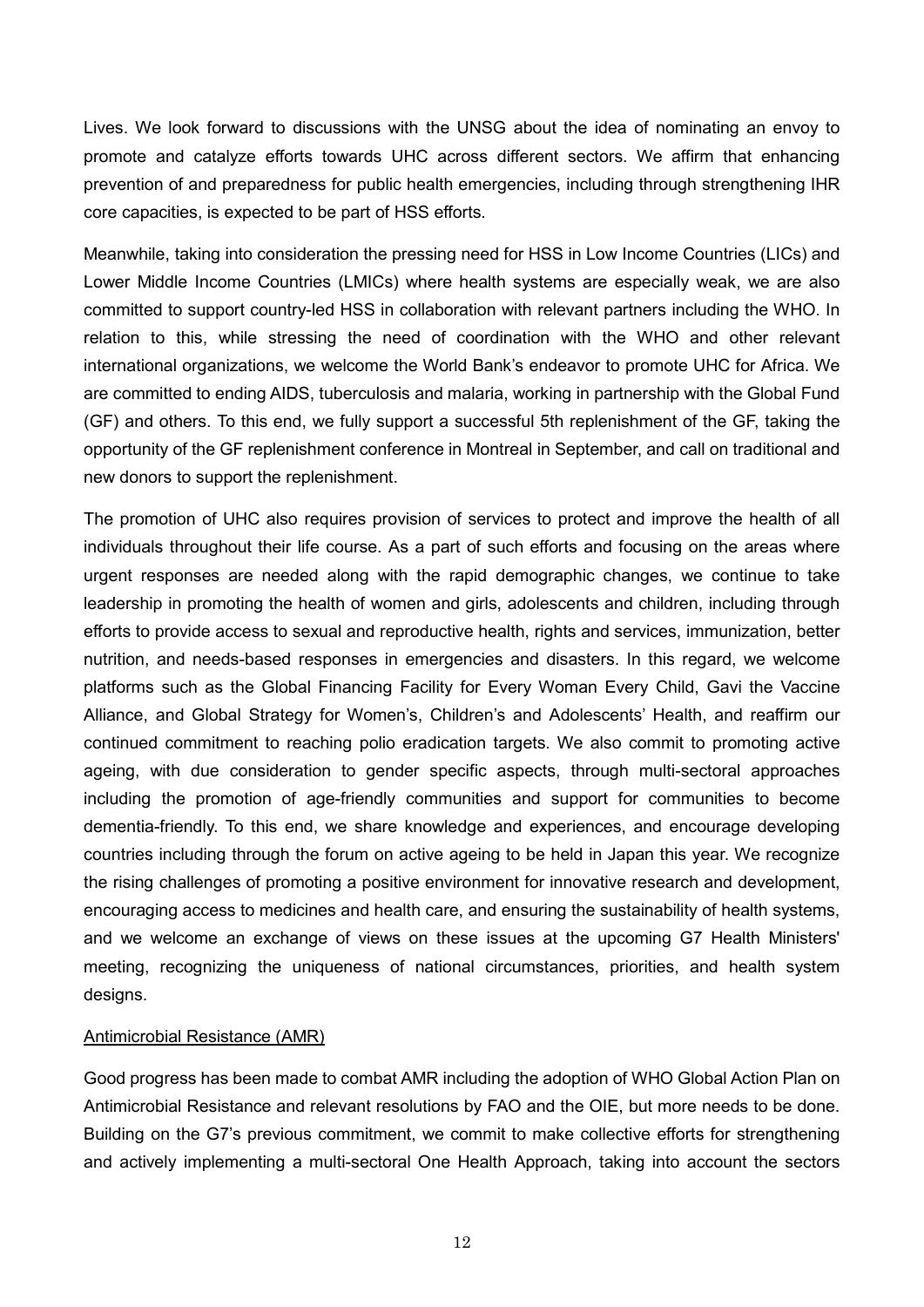including human and animal health, agriculture, food and the environment. We particularly endeavor to preserve effectiveness of antimicrobials, including by preserving existing antibiotics, to strengthen the inter-sectoral surveillance in all sectors, and to improve access to effective antimicrobials through accelerated support in cooperation with other countries and private sector partners. Recognizing the need for addressing market failure in which pharmaceutical companies are not producing new diagnostics and drugs required to combat infectious diseases in the face of AMR, we also commit to consider potential for new incentives to promote R&D on AMR and call on the international community to take further action. Against those backdrops, we are committed to support the 2016 High-Level Meeting on AMR at the UN General Assembly that promotes effective implementation of the Global Action Plan through multi-sectoral global, regional, national, and community collaborative efforts, and recognize existing initiatives, such as those highlighted in the EU Ministerial One Health Conference on AMR, the Tokyo Meeting of Health Ministers on AMR in Asia, and the GHSA AMR Action Package.

# *Women's Empowerment and Gender Equality*

We emphasize that the empowerment of women and girls and gender equality are indispensable for their equal participation as agents of change in the economic, social and political spheres of our societies. Globally, women and girls still face barriers and discrimination that prevent them from realizing their full potential. We also affirm the importance of promoting and protecting women's rights, and recognize the role of women as key actors to ensure peace and security including when addressing the threat of violent extremism, the ongoing displacement crisis and protracted conflicts and disasters. Therefore, it remains the G7's goal to create societies where all women and girls are empowered and actively engaged for sustainable, inclusive and equitable economic growth and peace and where their human rights are universally respected and protected. With this strong conviction in mind, we are committed to take leadership in gender-responsive approaches to implementing the SDGs and addressing climate change, and envision mainstreaming gender equality throughout the SDGs and in every policy area, ensuring that our national policies and public financial management to promote equity, gender equality and women and girls' empowerment. We especially emphasize the following three areas today: empowering women and girls, including through capacity-building; promoting the active role of women in STEM fields; and making concrete progress in the Women, Peace and Security agenda.

#### Empowering women and girls to realize their full potential

Building upon the outcomes of the past G7 Summits, the G7 Forum for Dialogue with Women and the World Assembly for Women (WAW!), we are determined to ensure women's equal rights, full and effective participation, equal pay for equal work, and equal opportunities for leadership, while calling for active engagement of the private sector, including through our efforts to promote the Women's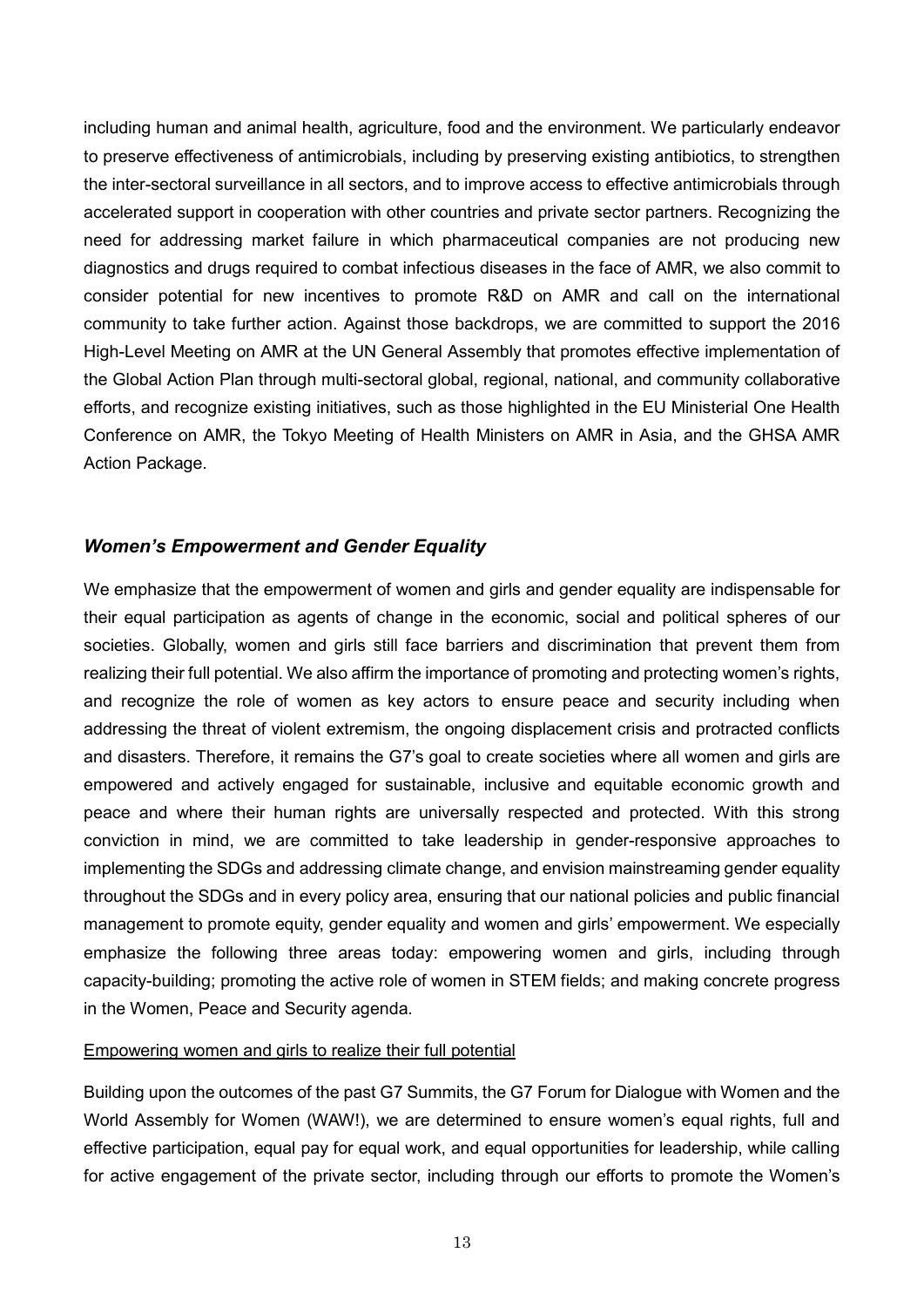Empowerment Principles (WEPs) of UN Women. We also endorse the mission of the UN's High Level Panel (HLP) on Women's Economic Empowerment. We reiterate our commitment to expanding opportunities for women and girls by building their capacity including through quality education and training, and supporting women and girls to realize their full potential. To translate such commitments into actions, we endorse common guiding principles set out in the Annex, the *G7 Guiding Principles for Capacity Building of Women and Girls: towards Sustainable, Inclusive and Equitable Growth and Peace*, that builds on the SDGs in the area of gender equality, health and education. We invite other interested countries to join us in these commitments.

#### Promoting the active role of women in STEM fields and careers

We recognize that a critical determinant of global competitiveness is human talent, and that promoting the active role of women in STEM fields and careers broadens the talent pool and enhances creativity and innovation which leads to economic growth and productivity. We aim to improve women's access to higher-paying jobs and to reduce gender wage gaps. Despite such benefits, while the number of women graduates in STEM fields is increasing, the share of women employed in STEM careers has shown little change in the last decade. We emphasize that, in addition to education and training, it is important to remove the gender bias that women encounter, promote institutional change and create legal and policy environments which effectively advance gender equality in those careers. In this light, we launch a G7 initiative, *Women's Initiative in Developing STEM Career (WINDS)*, to catalyze global momentum to promote the advancement of women in STEM fields and careers, in partnership with the OECD, UNWomen, and other international agencies and stakeholders.

#### Making concrete progress in Women, Peace and Security

We are appalled by the increase in gender-based violence in all its forms including sexual violence, in conflict and post-conflict situations, when fleeing a conflict or when migrating, as well as during and in the aftermath of natural disasters. We therefore reaffirm the importance of tackling all forms of gender based violence including in our societies, supporting those affected and holding perpetrators to account with the aim to address the culture of impunity, while making all efforts to prevent sexual and gender-based violence. We are also committed to work with the UN and others to advance the Women, Peace and Security agenda. In this connection, we call on all states to support full implementation of the UNSG's zero tolerance policy towards sexual exploitation and of the UN Security Council resolution 2272. We highlight the importance of women's active and meaningful participation in conflict prevention and resolution, mediation, peacekeeping, humanitarian response, peacebuilding and post-conflict reconstruction consistent with the UN Security Council resolution 1325 and its subsequent resolutions. We therefore call upon all states to implement the commitments they made at last year's UN Security Council High Level Review of SCR 1325, and remain committed to supporting efforts by other countries, both financially and technically, to establish and implement National Action Plans on Women, Peace and Security or similar gender-equality related strategies.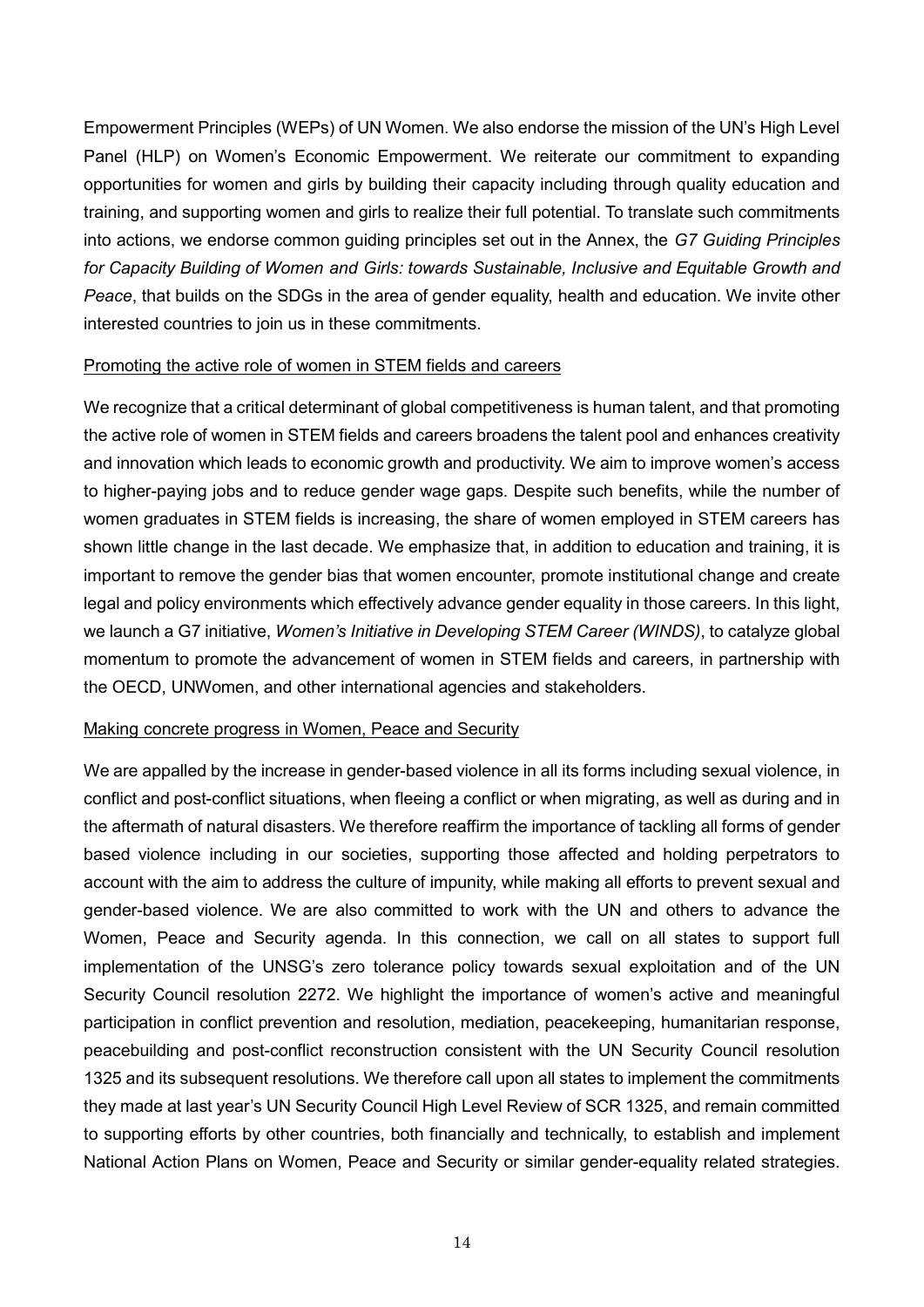Moreover, recognizing the underrepresentation of women among international conflict mediators, we commit to increasing the number of women in such positions.

## *Cyber*

We strongly support an accessible, open, interoperable, reliable and secure cyberspace as one essential foundation for economic growth and prosperity. This also enhances the common values of the G7, such as freedom, democracy and respect for privacy and human rights. We will take decisive and robust measures in close cooperation against malicious use of cyberspace, both by states and non-state actors, including terrorists. We reaffirm that international law is applicable in cyberspace. We commit to promote a strategic framework of international cyber stability consisting of the applicability of existing international law to state behavior in cyberspace, the promotion of voluntary norms of responsible state behavior during peacetime, and the development and the implementation of practical cyber confidence building measures between states. In this context, we welcome the report of the UN Group of Governmental Experts in 2015 and call upon all states to be guided by the assessments and recommendations of the report. We also reaffirm that no country should conduct or knowingly support ICT-enabled theft of intellectual property, including trade secrets or other confidential business information, with the intent of providing competitive advantages to its companies or commercial sectors. We commit to facilitate the free flow of information to ensure openness, transparency and freedom of the Internet, and a fair and equal access to the cyberspace for all actors of digital economy while respecting privacy and data protection, as well as cyber security. We commit to the protection and promotion of human rights online. We commit to promote a multi-stakeholder approach to Internet governance which includes full and active participation by governments, the private sector, civil society, the technical community, and international organizations, among others. We recognize that states have particular responsibilities and roles in the ICT environment, just as elsewhere to promote security, stability and prosperity. We commit to collaborate to maximize the potential of the digitally connected world, and to address global challenges, bridge digital divides, realize inclusive development, and to achieve progress on the 2030 Agenda. We endorse the *G7 Principles and Actions on Cyber,* as set out in the Annex to promote and protect an open, interoperable, reliable and secure cyberspace. We decide to establish a new G7 working group on cyber to enhance our policy coordination and practical cooperation to promote security and stability in cyberspace.

## *Anti-Corruption*

Corruption is fundamentally contrary to our common values, in particular, the rule of law, democracy and fair competition. We reiterate that our collective and individual action to fight corruption is critical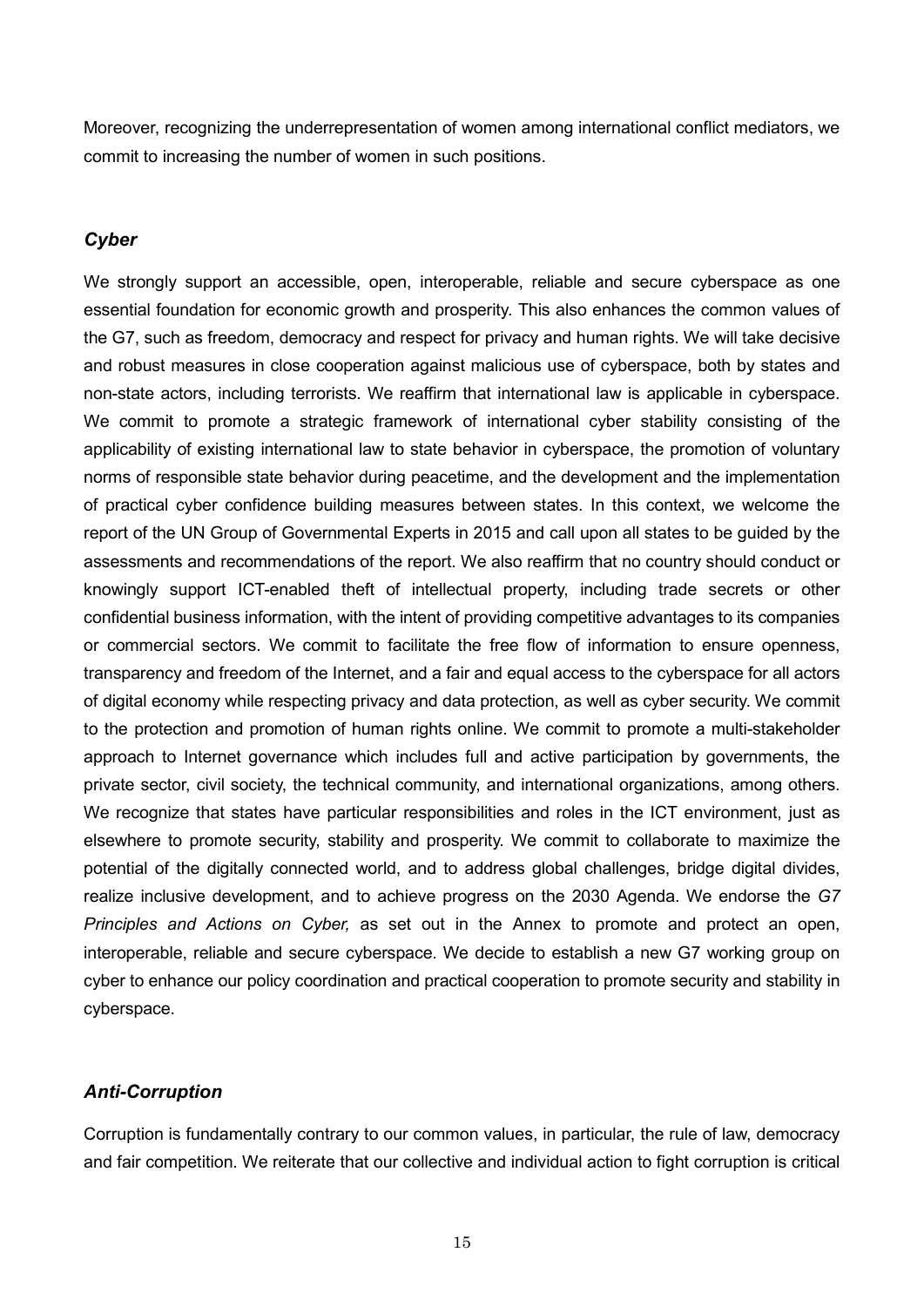for economic growth, sustainable development and maintaining peace and security. Recognizing the magnitude of the global problem of corruption, we endorse the *G7 Action to Fight Corruption*, as set out in the Annex, which demonstrates our renewed commitment to fight corruption and ensure transparency worldwide. We will promote the effective implementation of the UN Convention Against Corruption (UNCAC), as well as other key international instruments such as the OECD Anti-Bribery Convention and will promote full participation in their respective review mechanisms. We welcome the outcomes and the momentum created by the Anti-Corruption Summit hosted by the United Kingdom in May to galvanize action against corruption in the international community, as well as valuable initiatives such as the Open Government Partnership, the Extractives Industries Transparency Initiative (EITI), and the UN Global Compact. We commit to lead by example in moving the global anti-corruption agenda forward including in other international fora.

# *Foreign Policy*

## **Countering Terrorism and Violent Extremism**

We strongly condemn terrorism in all forms and manifestations. The attacks, atrocities and abuses of human rights targeting civilians and other victims perpetrated by ISIL/Da'esh, Al Qaeda and other terrorist organizations pose serious challenges to peace and international security, as well as to common values and principles for all humanity. We take note, with grave concern, of the growing number of terror attacks, especially those aimed at vulnerable sites due to their open access and limited security barriers as well as cultural property. The Internet and social media have been exploited throughout the world for terrorist, violent extremist and other criminal purposes, such as terrorist recruiting and financing, attack planning and coordination. Aviation security is also a global challenge that requires all countries to ensure implementation of appropriate and sustainable security measures that can evolve to respond to the terrorist threat.

We reiterate that it is essential for the international community to make further collective and coordinated efforts to fight this urgent global security threat. We stress the importance of continued cooperation with the private sector, civil society and communities and the "whole-of-society" approach.

We commend the intensive counterterrorism efforts that have already been made globally, regionally, bilaterally and domestically. We emphasize the importance of filling gaps and accelerating such existing efforts and reaffirm that the G7, as a catalyst for global progress, can play a leading role in promoting effective implementation of counterterrorism measures in cooperation with the international community in a manner fully compliant with international human rights obligations. We continue to work together to prevent the flow of foreign terrorist fighters and terrorism-related materials and equipment. We reassert our commitment to countering terrorist financing as declared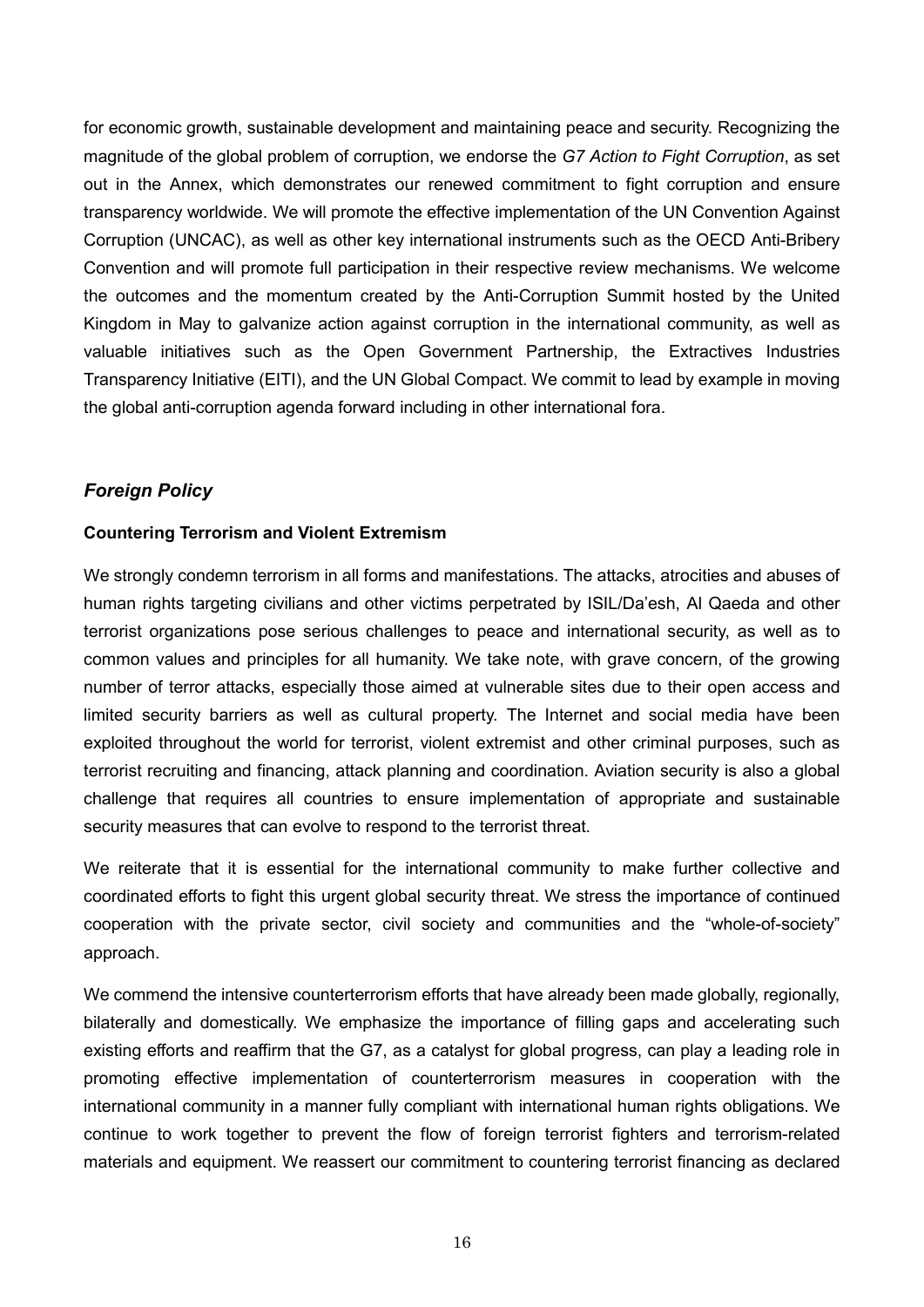in the G7 Action Plan on Combatting the Financing of Terrorism at the G7 Finance Ministers and Central Bank Governors' meeting in Sendai.

The payment of ransoms to terrorist groups is one of the sources of income which supports their recruitment efforts, strengthens their operational capability to organize and carry out terrorist attacks, and incentivizes future incidents of kidnapping for ransom, thereby increasing the risks to our nationals. We unequivocally reiterate our resolve not to pay ransoms to terrorists, to protect the lives of our nationals and, in accordance with relevant international conventions, to reduce terrorist groups' access to the funding that allows them to survive and thrive, and call on all states to do so.

We commit to promote peaceful co-existence wherever differences of opinion, culture and faith exist, respect for diversity, tolerance, and inclusive dialogue in order to break the vicious cycle of violence and hatred and to prevent the emergence and spread of violent extremism. In this regard, we welcome the UNSG's Plan of Action to Prevent Violent Extremism, call for its implementation and support a strong model of UN leadership which will deliver a genuinely whole-of-UN approach. We also stress the importance of the role of local communities, especially women and youth, as well as empowerment of alternative voices including through education and dialogue.

We also commit to enhance our coordination to support countries in need of building their capacity on countering terrorism and violent extremism.

Committing ourselves to translate these principles into concrete action, we commit to take actions as set out in the Annex, the *G7 Action Plan on Countering Terrorism and Violent Extremism*. We commit to work to support the implementation of relevant UN Security Council resolutions, to bolster information sharing, to strengthen border security, to improve aviation security, to counter terrorist financing, to fight against trafficking of cultural properties, to prevent and counter violent extremism, to step up our engagement with the private sector and to further coordinate our capacity building assistance. We commit to regularly take stock of the implementation of the *Action Plan*.

## **Migration and Refugee crisis**

With the number of refugees, asylum seekers, internally displaced persons (IDPs) and vulnerable migrants at its highest level since the Second World War, the G7 recognizes the ongoing large scale movements of migrants and refugees as a global challenge which requires a global response, in full respect for human rights and in accordance with applicable international law. We place the highest priority on humanely and effectively managing this challenge, addressing both the humanitarian consequences and the root causes of massive displacement. Large movements of people are a multi-faceted phenomenon, which requires addressing its root causes resulting from conflicts, state fragility and insecurity, demographic, economic and environmental trends as well as natural disasters. The international community should therefore increase its efforts towards conflict prevention, stabilization, and post-conflict peacebuilding and focus on finding solutions in order to reduce poverty,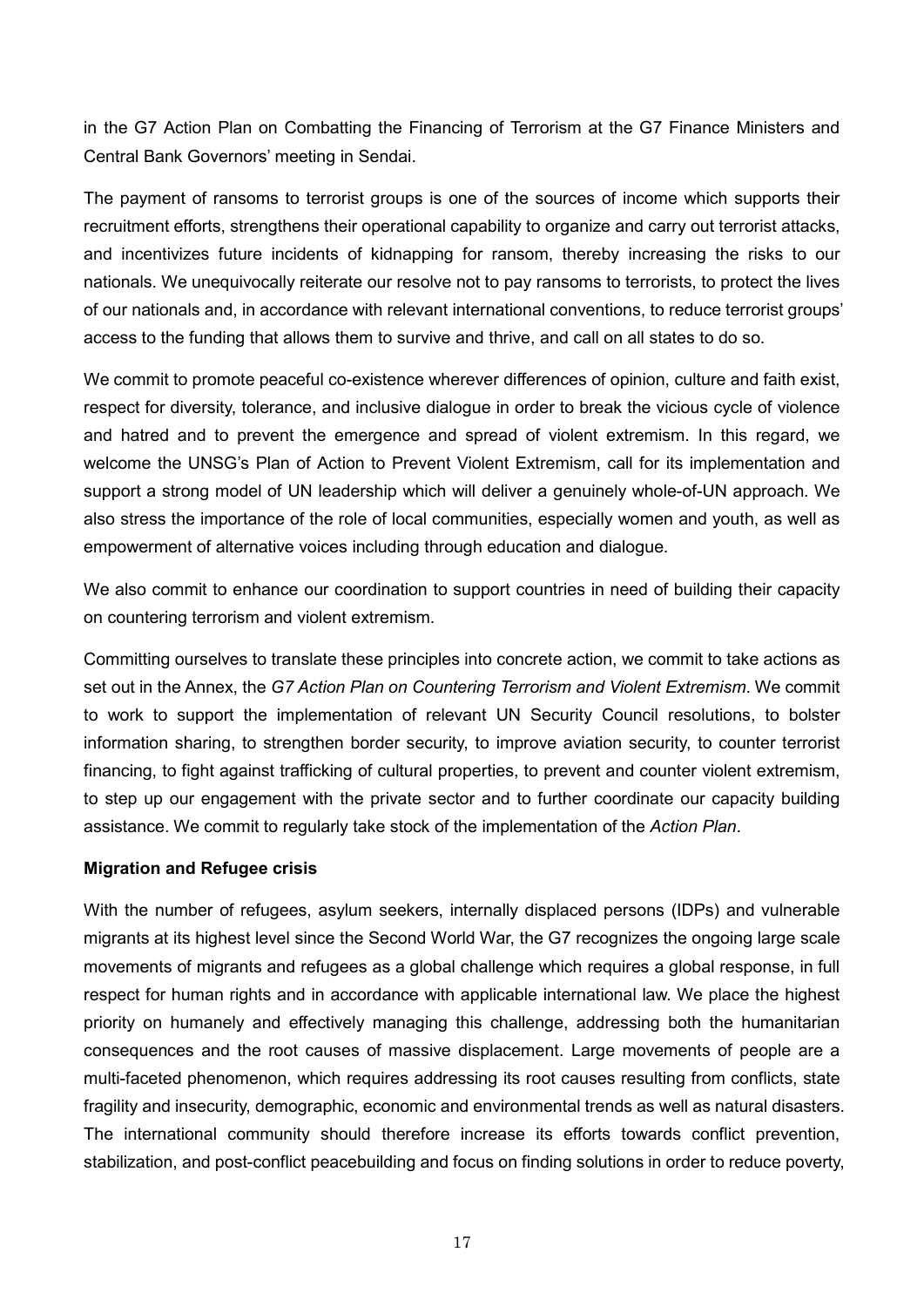promote peace, good governance, the rule of law and respect for human rights, support inclusive economic growth and improve the delivery of basic services.

We commit to increase global assistance to meet immediate and longer-term needs of refugees and other displaced persons as well as their host communities, via humanitarian, financial, and development assistance, cooperation, as well as other measures to support trade and investment consistent with our international obligations, recognizing the necessity of closer collaboration between humanitarian, development and other actors. We aim to increase the socio-economic development of affected regions, notably regarding education, health care, infrastructure, and promotion of human rights and equal opportunities. We recognize the importance of the implementation of the 2030 Agenda regarding effective migration management, and we commit to strengthen our development cooperation with our partner countries, with special attention to African, Middle East and neighboring countries of origin and transit.

The G7 encourages international financial institutions and bilateral donors to bolster their financial and technical assistance for refugees and other displaced persons as well as their host communities and welcomes, in particular, the launch of New Financing Initiative to Support the Middle East and North Africa (MENA) Region. We also call for close coordination with existing facilities and funding mechanisms, such as the EU Regional Trust Fund in Response to the Syrian Crisis ('Madad Fund'), the EU Facility for Refugees in Turkey, and the EU Trust Fund for Africa. We stress the importance of increasing support to the most affected host countries, such as Jordan, Lebanon and Kenya, and continue close cooperation with Turkey, which will help deliver the outcomes of the London Conference on Supporting Syria and the Region. The Syrian crisis has underlined the need for the international community to be better equipped to assist developing countries of all income levels and across all regions in addressing cases of protracted displacements. Increasing global support for relevant international humanitarian and emergency relief organizations, such as the UN High Commissioner for Refugees (UNHCR), the World Food Programme, and UN Children's Rights and Emergency Relief Organization (UNICEF), is vital.

We call for the adoption of wide-range and long-term strategies and instruments to tackle the root causes of the surge of economic migration and refugee flows. We recognize that there is a need for tools that assist countries in providing sustainable livelihoods for refugees and other displaced persons as well as their host communities, through financing and technical advice to support access to jobs, education, health services, and basic infrastructure. Along with other World Bank shareholders, we ask the World Bank to develop a new platform that expands its toolkit to assist countries hosting refugees. We also welcome that the European Investment Bank is exploring options to develop a long-term crisis response initiative in support of sustainable growth, vital infrastructure and social cohesion in the Mediterranean region and Africa.

Legal channels for migration will be enhanced consistently with national and regional frameworks in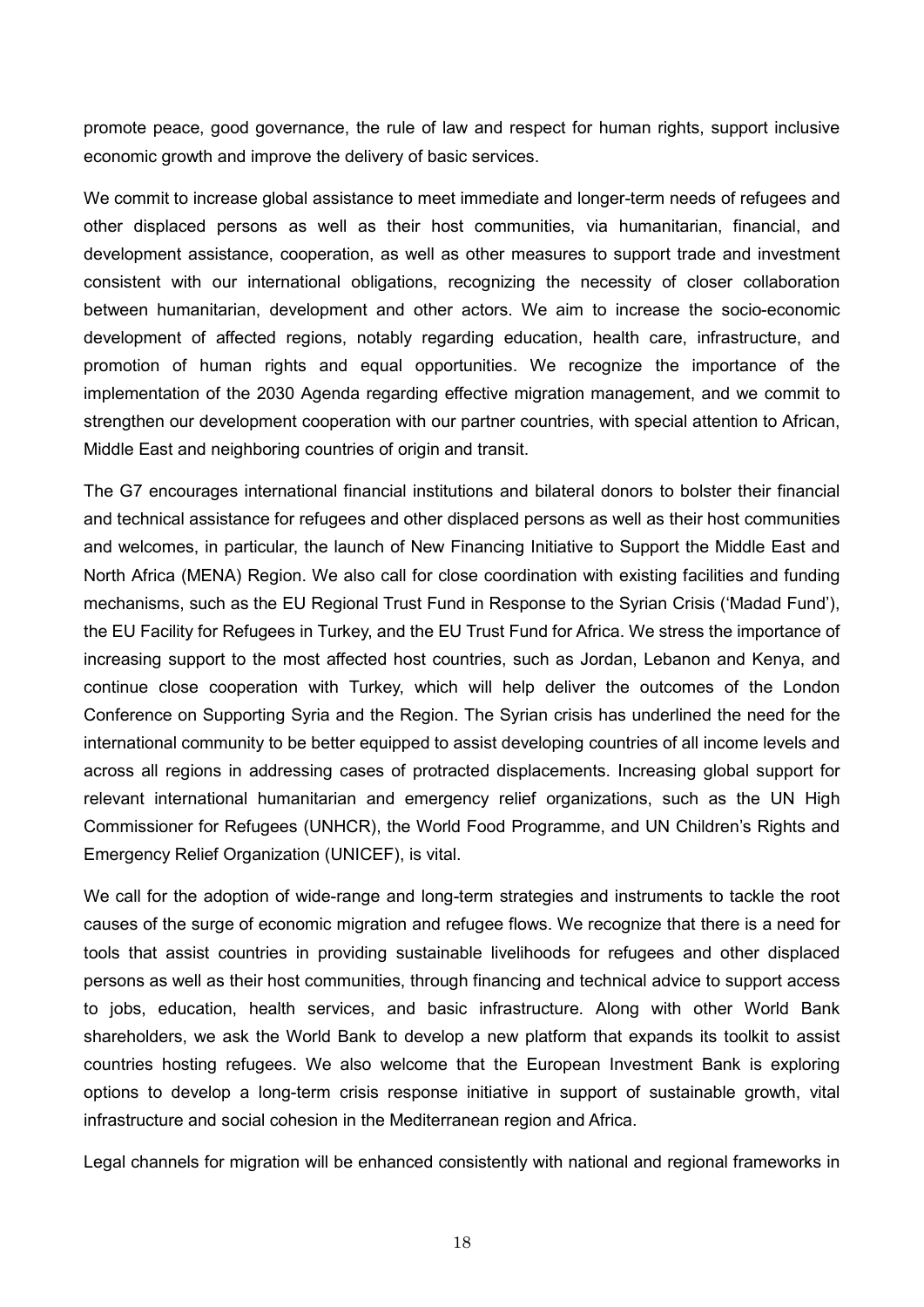tandem with addressing irregular migration. The G7 encourages the temporary admission of refugees and the establishment of resettlement schemes, to alleviate pressure on countries hosting the largest numbers of refugees. Recognizing the contribution made by existing initiatives, work to expand resettlement opportunities and other forms of safe and legal humanitarian admission for refugees should continue. We commit to assist the front-line states in creating education and employment opportunities for refugees in order to empower them as future assets contributing to the stability and prosperity of host communities and the reconstruction of home countries after their return.

The G7 supports the strengthening of the international protection approaches through promoting the core principles of the Convention Relating to the Status of Refugees and its Protocol, and by providing safe haven for those fleeing persecution. It is also clear, however, that protection frameworks should not be used to bypass legitimate immigration assessment. To these ends, individuals fleeing persecution should be granted effective protection in the first safe country they enter, and governments should provide opportunities for safe and orderly resettlement processes as well as provide international humanitarian and development assistance for refugees, host countries and communities.

At the same time, we encourage cooperation with countries of origin and transit to facilitate the safe and dignified return and reintegration of migrants who are not eligible for international protection, including under the Convention Relating to the Status of Refugees and its Protocol. We are determined to continue to fight migrant smuggling and modern slavery, and protect victims of trafficking together with countries of origin, transit and destination. We call for the conclusion and full implementation of the relevant international instruments, such as the UN Convention against Transnational Organized Crime and its Protocols.

Further, we support UN-led efforts to strengthen the long-term capacity and effectiveness of the international system to respond to humanitarian crises, which includes: (i) increasing resources for humanitarian assistance, (ii) reducing reliance on humanitarian aid by investing in resilience and disaster risk reduction, and by seeking durable solutions to displacement; (iii) broadening the resource base; as well as (iv) enhancing access, efficiency and effectiveness of humanitarian aid delivery systems. We also reiterate the importance of addressing the root causes of displacement, including human rights violations.

The G7 recalls that only sustainable political settlements within countries of origin, including Syria, will bring lasting solutions to the problem of forced displacement, including refugees.

We welcome the World Humanitarian Summit and look forward to the UN General Assembly Summit on Addressing Large Movements of Refugees and Migrants and the Leaders' Summit on Refugees in New York in September.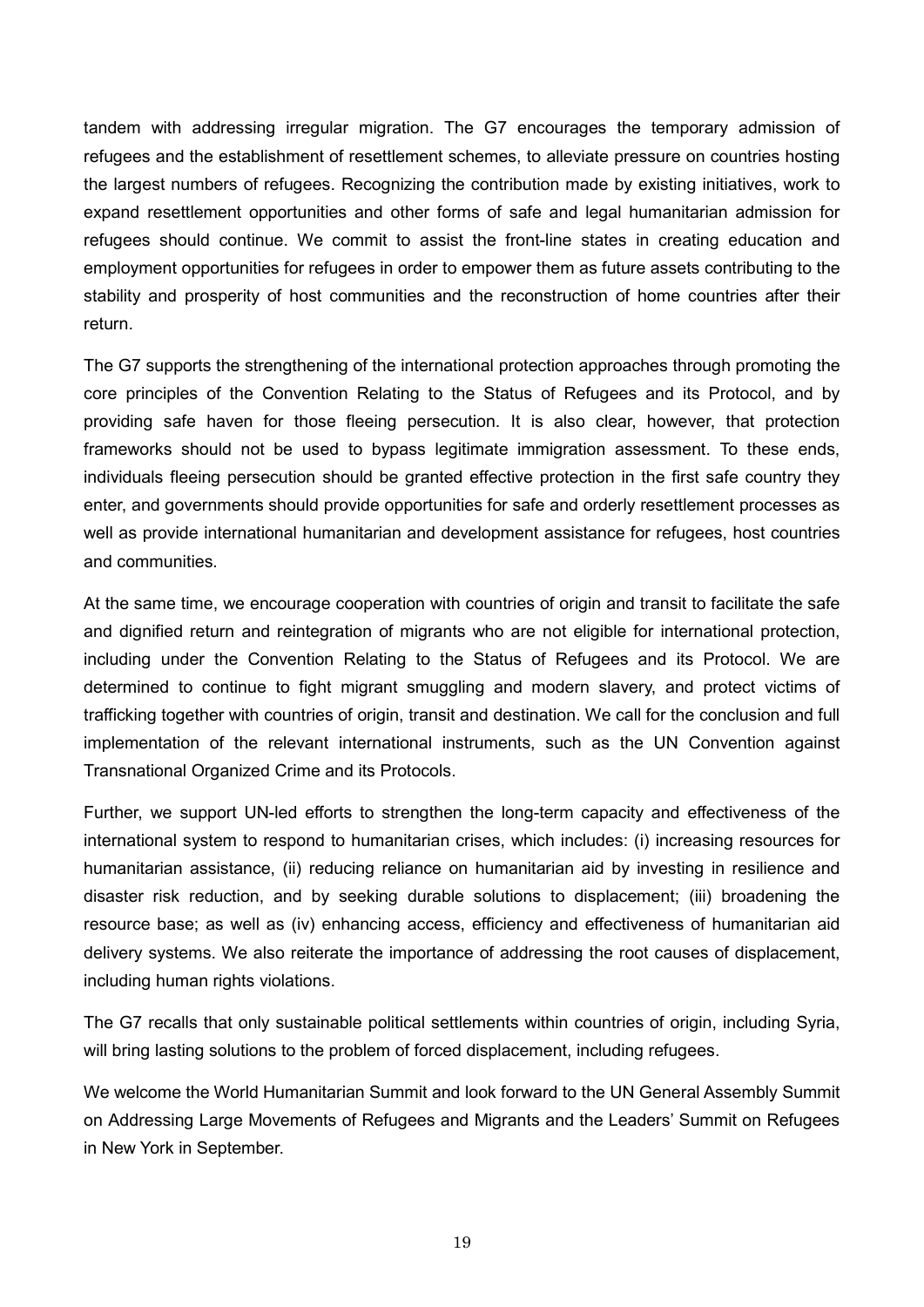#### **Deauville Partnership**

We reiterate our commitment to the Deauville Partnership to support the countries of the MENA in their economic and governance reform efforts.

We recognize the new challenges facing the Arab Countries in Transition (ACTs) including the rise of violent extremism, intensification of military conflicts, complex humanitarian crises and significant number of refugees. We emphasize the need for stability, democratization and inclusive economic growth. To that end, we underscore the importance of structural economic reforms, improved governance, the empowerment of women and robust civil society participation.

The Deauville Partnership remains an important platform for dialogue and cooperation with the ACTs, regional partners and relevant international institutions. We commit to promote the socio-economic role of women in the region and to convene an expert meeting on this topic. We welcome the shared commitment to implement the Deauville Compact on Economic Governance, the Action Plan for Financial Inclusion and the projects financed by the MENA Transition Fund. We recognize the importance of SME-related projects and encourage the updating of the ACT SME Action Plans. We remain committed to supporting the ACTs through country-tailored approaches.

## **Syria**

We call on all parties and their backers to fully implement the nationwide Cessation of Hostilities achieved based on the efforts taken by the International Syria Support Group (ISSG). We condemn in the strongest terms violations of the Cessation of Hostilities, especially in and around Aleppo, by the Syrian regime and reiterate that parties must cease indiscriminate attacks on civilians. We welcome the ISSG's commitment to intensifying its efforts to ensure that all parties stop any further indiscriminate attacks, and welcome Russia's commitment in the Joint Statement of May 9 2016 to 'work with the Syrian authorities to minimize aviation operations over areas predominantly inhabited by civilians or parties to the cessation'. We expect Russia and Iran to urge the regime to comply with renewed cessation and to stop its attacks directed at civilians, and urge all parties to the cessation to abide by the terms of the cessation. We urge all members of the international community and parties to the conflict to fully implement all relevant UN Security Council resolutions, particularly 2254, 2258 and 2268 to support the efforts by the UN Special Envoy, and to commit to an inclusive and peaceful political transition in Syria based on the Geneva Communiqué. We welcome the ISSG's clear reiteration of the objective that, by the target date of August 1 2016 as established by UN Security Council resolution 2254, the parties reach agreement on a framework for a genuine political transition, which would include a broad, inclusive, non-sectarian transitional governing body with full executive powers.

We express our grave concern at the deterioration of the humanitarian situation and call on all parties, notably the Syrian regime, to immediately allow humanitarian agencies rapid, safe, unhindered and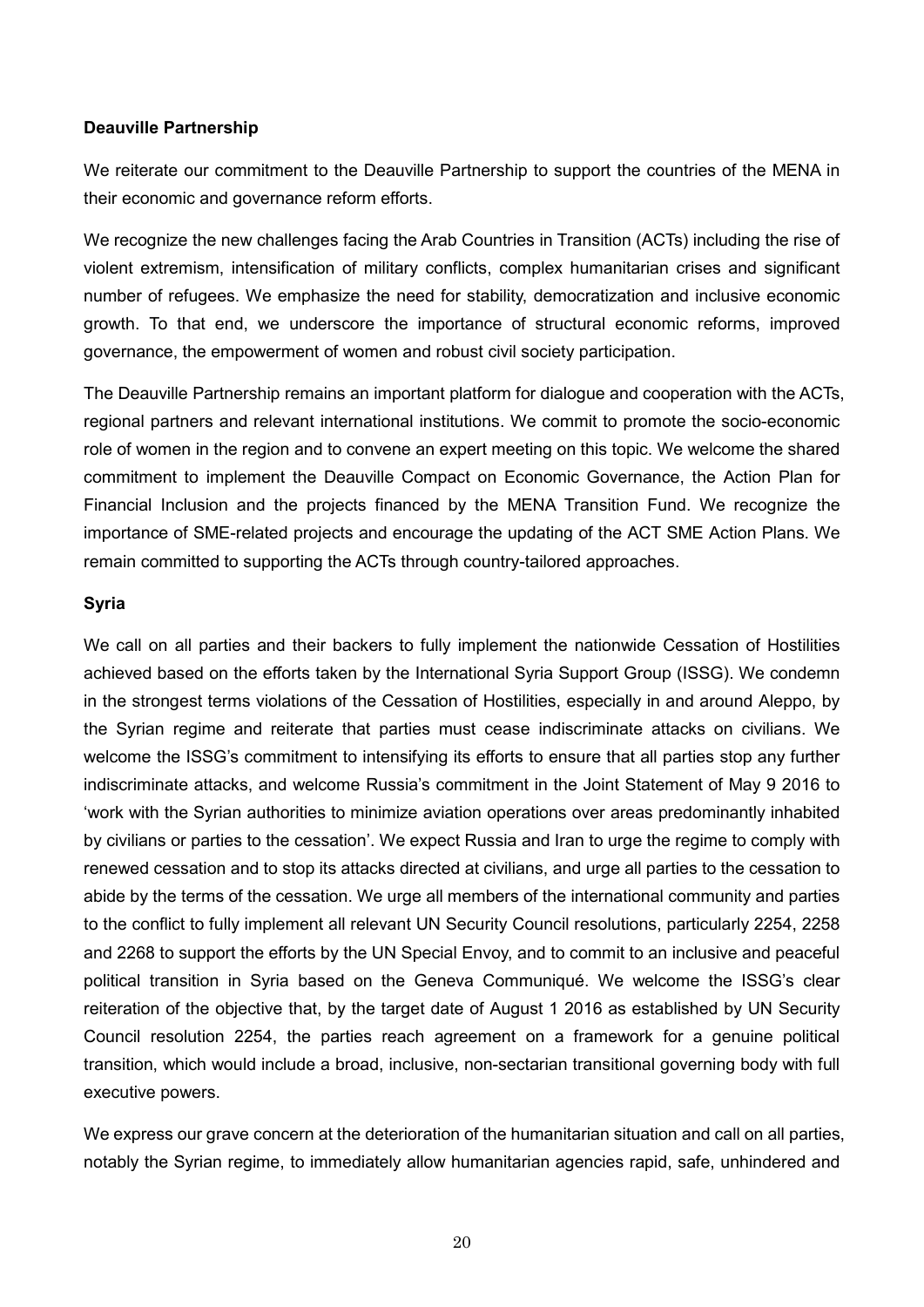sustained access in Syria, in particular the besieged areas and hard to reach places, as well as to release all arbitrarily detained persons, including women and children. We welcome the ISSG's commitment that, starting June 1 2016, if the UN is denied humanitarian access to any of the designated besieged areas, the World Food Program should immediately carry out a program of air bridges and air drops for all areas in need. We are committed to supporting displaced persons and their host communities and to working towards a long-term, sustainable post-conflict stabilization and rehabilitation of Syria and to eradicating conditions conducive to violent extremism.

We express grave concern over the findings of the Organization for the Prohibition of Chemical Weapons (OPCW) regarding the use of chemical weapons in Syria. Practical and political support for the OPCW and for the UN-OPCW Joint Investigative Mechanism is essential to identify and hold to account those involved in chemical weapons use in Syria.

#### **Iraq**

We commit our continued support for the unity, sovereignty and territorial integrity of Iraq and the Iraqi people, as well as the Iraqi government's efforts to accelerate political and economic reforms and enhance national reconciliation. We commend Iraqi forces' efforts in their fight against ISIL/Da'esh. We call on the international community to continue to support the government of Iraq, including by extending humanitarian assistance and supporting stabilization efforts in areas liberated from ISIL/Da'esh. We also commit to provide, and expedite as appropriate, support for Iraq's efforts to address its fiscal challenge and strengthen its economy through reforms, in coordination with the IMF and other international financial institutions. It is critical that all Iraqis, including the Iraqi Kurdistan region, benefit from this support. In this context, the G7 is mobilizing more than 3.6 billion USD in bilateral assistance and other financial support to complement support from the international financial institutions.

#### **Iran**

We reaffirm our commitment to actively support the full and effective implementation of the Joint Comprehensive Plan of Action (JCPOA). The lifting of nuclear-related economic and financial sanctions as provided for in the JCPOA represents an opportunity for Iran to reengage with the global community. We call on Iran to play a constructive role in its region and thus contribute to the efforts to achieve political solutions, reconciliation and peace, and cooperate to prevent and counter the spread of terrorism and violent extremism. We are deeply concerned by Iran's decision to proceed with the testing of ballistic missiles inconsistent with UN Security Council resolution 2231. We further call on Iran to comply with its international human rights obligations.

#### **North Korea**

We condemn in the strongest terms North Korea's nuclear test in January and its subsequent launches using ballistic missile technology. These acts violate multiple UN Security Council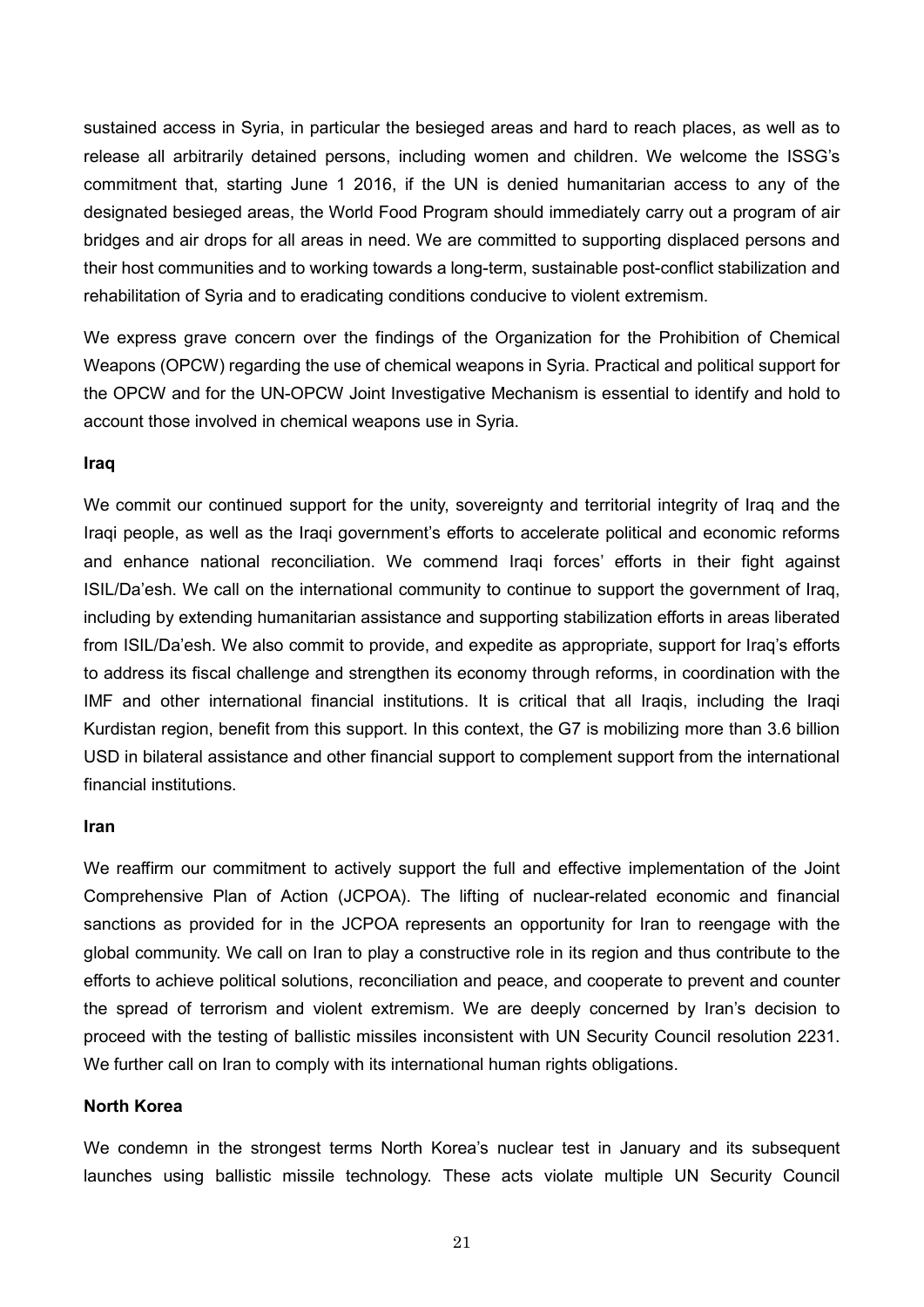resolutions and pose a grave threat to regional and international peace and security. We demand that North Korea immediately and fully comply with all relevant UN Security Council resolutions and its commitments under the 2005 Joint Statement of the Six-Party Talks, and not conduct any further nuclear tests, launches, or engage in any other destabilizing or provocative actions. We call on the international community to fully implement and enforce relevant UN Security Council resolutions. We also deplore the human rights violations in North Korea and strongly urge North Korea to immediately address the international community's concerns, including the abductions issue.

#### **Ukraine/Russia**

We stand united in our conviction that the conflict in Ukraine can only be solved by diplomatic means and in full respect for international law, especially the legal obligation to respect Ukraine's sovereignty, territorial integrity and independence. We reiterate our condemnation of the illegal annexation of the Crimean peninsula by Russia and reaffirm our policy of its non-recognition and sanctions against those involved.

We are concerned by continued violence along the line of contact in violation of the ceasefire; we urge all sides to take concrete steps that will lead to the complete ceasefire required under the Minsk agreements. We also urge all sides to fulfill their commitments without delay with a view to holding local elections in certain areas of the Donetsk and Luhansk regions as soon as possible in accordance with the Minsk agreements. We emphasize our strongest support for full implementation of the Minsk agreements and the work of the Normandy format and the Trilateral Contact Group. We expect Russia to live up to its commitments and use its influence over the separatists to meet their commitments in full. We stress the OSCE's key role in helping to deescalate the crisis, and we call upon all sides, particularly the separatists, to provide the organization's monitors full and unfettered access throughout the conflict zone.

We recall that the duration of sanctions is clearly linked to Russia's complete implementation of the Minsk agreements and respect for Ukraine's sovereignty. Sanctions can be rolled back when Russia meets these commitments. However, we also stand ready to take further restrictive measures in order to increase cost on Russia should its actions so require. We recognize the importance of maintaining dialogue with Russia in order to ensure it abides by the commitments it has made as well as international law and to reach a comprehensive, sustainable and peaceful solution to the crisis.

We commend and support the steps Ukraine is taking to implement comprehensive structural, governance and economic reforms and encourage Ukraine to continue and accelerate the process. We urge Ukraine to maintain and enhance the momentum in its fight against corruption and its judicial reform, including the Prosecutor General's office. We are fully committed to providing long-term support to this end. We also commend the work of the Ukraine support group of G7 Ambassadors in Kyiv.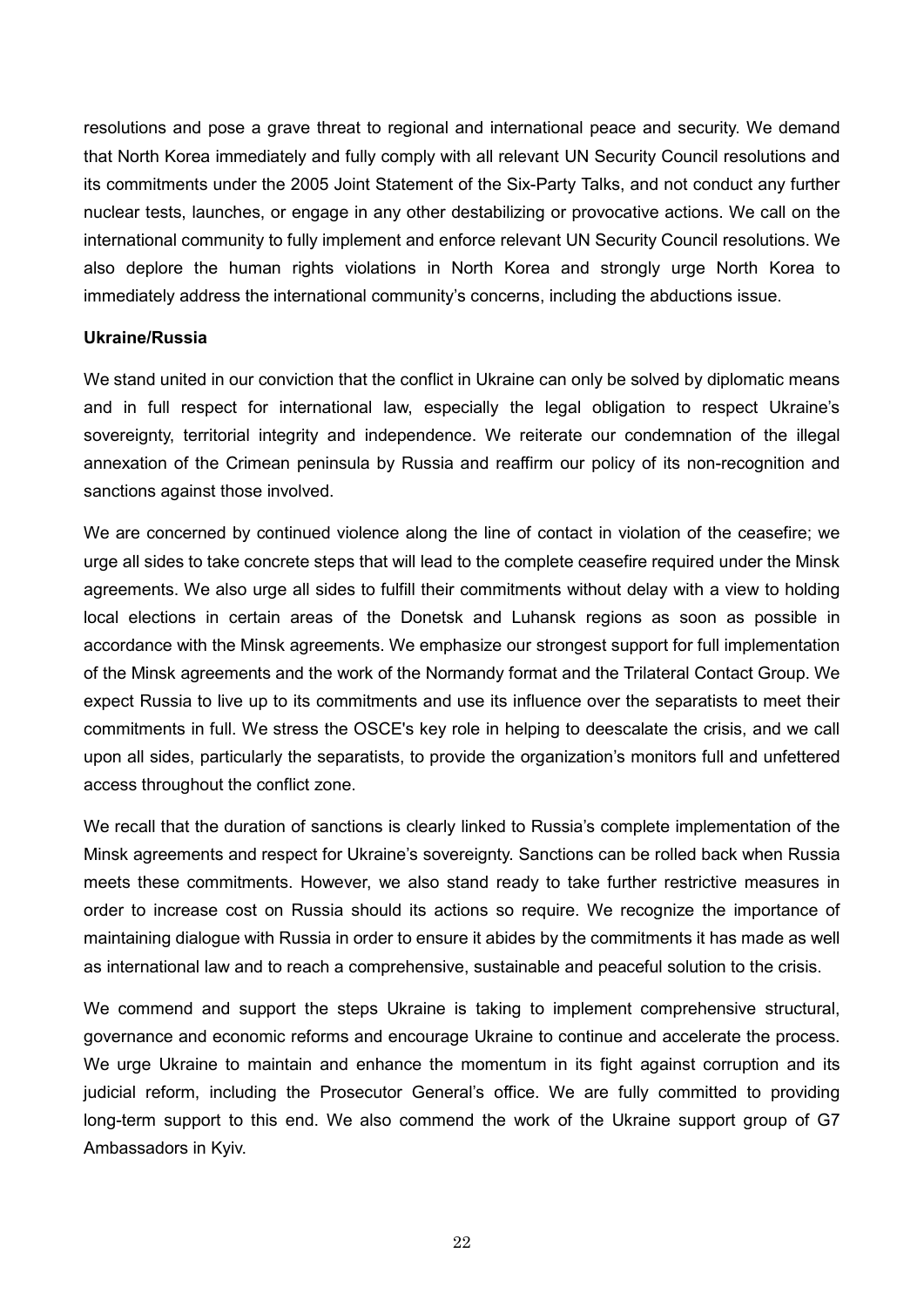We reaffirm our commitment to undertake joint efforts with Ukraine to convert the Chernobyl site into a stable and environmentally safe condition, 30 years after the catastrophe.

## **Libya**

We welcome the decree of the Presidential Council authorizing the ministers of the Government of National Accord (GNA) to assume duties and take control over their ministries, pending the taking of the official oath. We will work closely with the GNA as the sole legitimate government of Libya and call on all Libyan parties to recognize its authority and implement the Libyan Political Agreement. We stand ready to offer support to the GNA to help restore peace, security and prosperity, and address the dire humanitarian suffering. We express our full support to United Nations Special Representative of the Secretary General Kobler's continued efforts to facilitate the full implementation of the Libyan Political Agreement. We remain deeply concerned about the growing terrorist threat, trafficking in persons and smuggling of migrants and arms in Libya. We urge all Libyan parties and security forces to work quickly to implement a unified command in coordination with the GNA and in accordance with the Libyan Political Agreement to fight ISIL/Da'esh. We support the sole and effective oversight of the GNA over the Libyan financial institutions and the Libyan National Oil Corporation, ensuring that they function for the benefit of all Libyans. We express concern about activities which could damage the integrity and unity of such institutions, and condemn all attempts to illicitly export crude oil from Libya. We reaffirm our commitment to upholding the arms embargo, in accordance with applicable UN Security Council resolutions while fully supporting the GNA's intention to submit appropriate arms embargo exemption requests to the UN Libya Sanctions Committee to procure necessary lethal arms and materiel to counter UN-designated terrorist groups and to combat ISIL/Da'esh throughout the country.

#### **Afghanistan**

We stand firm in our longstanding commitment to Afghanistan and its people and our continuing support for the government, as it counters terrorism and undertakes reforms. We remain concerned by the threat to security and stability in Afghanistan, and strongly support efforts toward establishing an Afghan-led peace process. We look forward to joining other members of the international community at the NATO Warsaw Summit in July and the Brussels Conference on Afghanistan in October which will be important opportunities for Afghanistan to reconfirm its commitments toward continued reforms, and for the international community to renew political, security and development assistance commitments to Afghanistan.

#### **Middle East Peace Process**

We urge both sides to avoid further escalation, including measures which could threaten the two-state solution and strongly support international efforts to work towards a negotiated solution including the efforts undertaken by the Middle East Quartet. We welcome the upcoming ministerial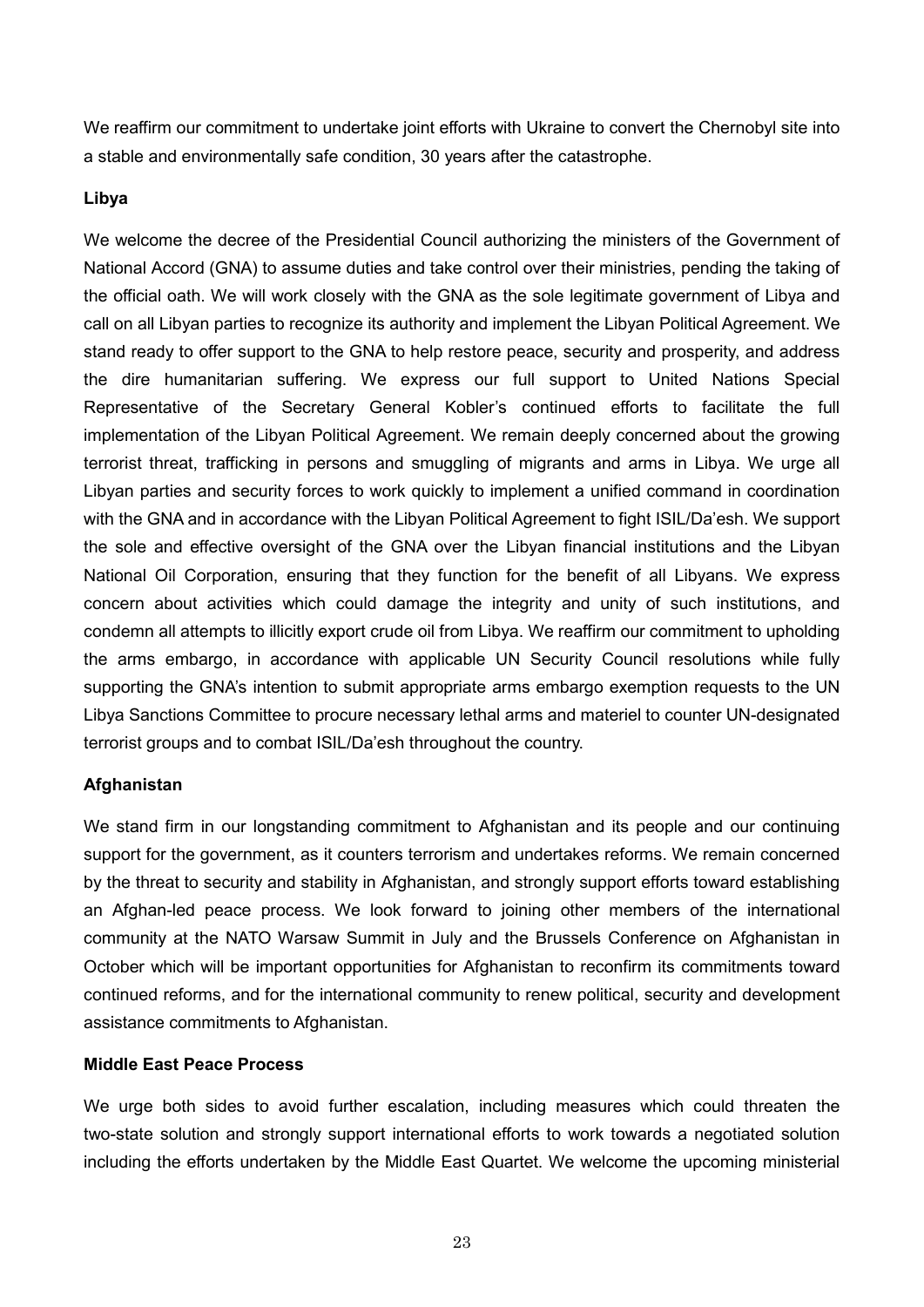conference in Paris.

#### **Yemen**

We call on all parties to work towards an inclusive, peaceful solution that will end the conflict in Yemen, including a resumption of the political transition, in line with relevant UN Security Council resolutions, and the rebuilding of the Yemeni economy. We fully support the efforts of UN Envoy for Yemen Ismail Ould Cheikh Ahmed to facilitate ongoing peace talks in Kuwait, to end the violence in Yemen and to urge all parties to comply fully with the ceasefire. We underline the necessity of all parties taking immediate steps to enable rapid, safe and unhindered humanitarian access to all areas of the country.

#### **Africa**

We are convinced that stability, security, inclusive and accountable governance, as well as economic growth and diversification remain the foundations of long-term prosperity and sustainable development in Africa. We recognize the strides made by many African partners in these areas and welcome the successful political transitions in the Central African Republic and in Burkina Faso, as well as the recent positive developments in Mali and South Sudan. We also welcome the growing coordination between African partners to counter terrorism and violent extremism, especially in the Lake Chad Basin, the Sahel and the Horn of Africa. We commit to sustain and deepen the support we pledged to Nigeria in 2015, including on its efforts to tackle corruption, improve governance, strengthen its economy, and defeat violent extremism in all its forms. We also recognize the need to address both the immediate and the root causes of current challenges and the significant obstacles that remain, including persistent instability and serious humanitarian situations in Sudan, the Lake Chad Basin, South Sudan, Somalia, the Democratic Republic of Congo, the Central African Republic, and Burundi as well as corruption and the lack of economic diversification in the region. We thus continue to support African and regional organizations' efforts to address these issues, including to prevent and resolve conflicts, strengthen democratic institutions, fight against trafficking in persons, manage irregular migration, combat the illicit transfer of conventional arms, create jobs for the youth, expose and tackle corruption, and promote sustainable development and resilience, emphasizing the importance of African ownership of these efforts. We continue to assist the African Union Mission in Somalia (AMISOM) and support the development of the Somali security forces. We also reaffirm our commitment to combating illicit wildlife trafficking and, recognizing the urgency of the situation, further reaffirm our previous commitment to the Resolution 69/314 adopted at the UN General Assembly.

#### **Venezuela**

We call on the Venezuelan government to fully respect fundamental rights, democratic processes, freedoms and the rule of law to provide access to fair trials and due process, and to establish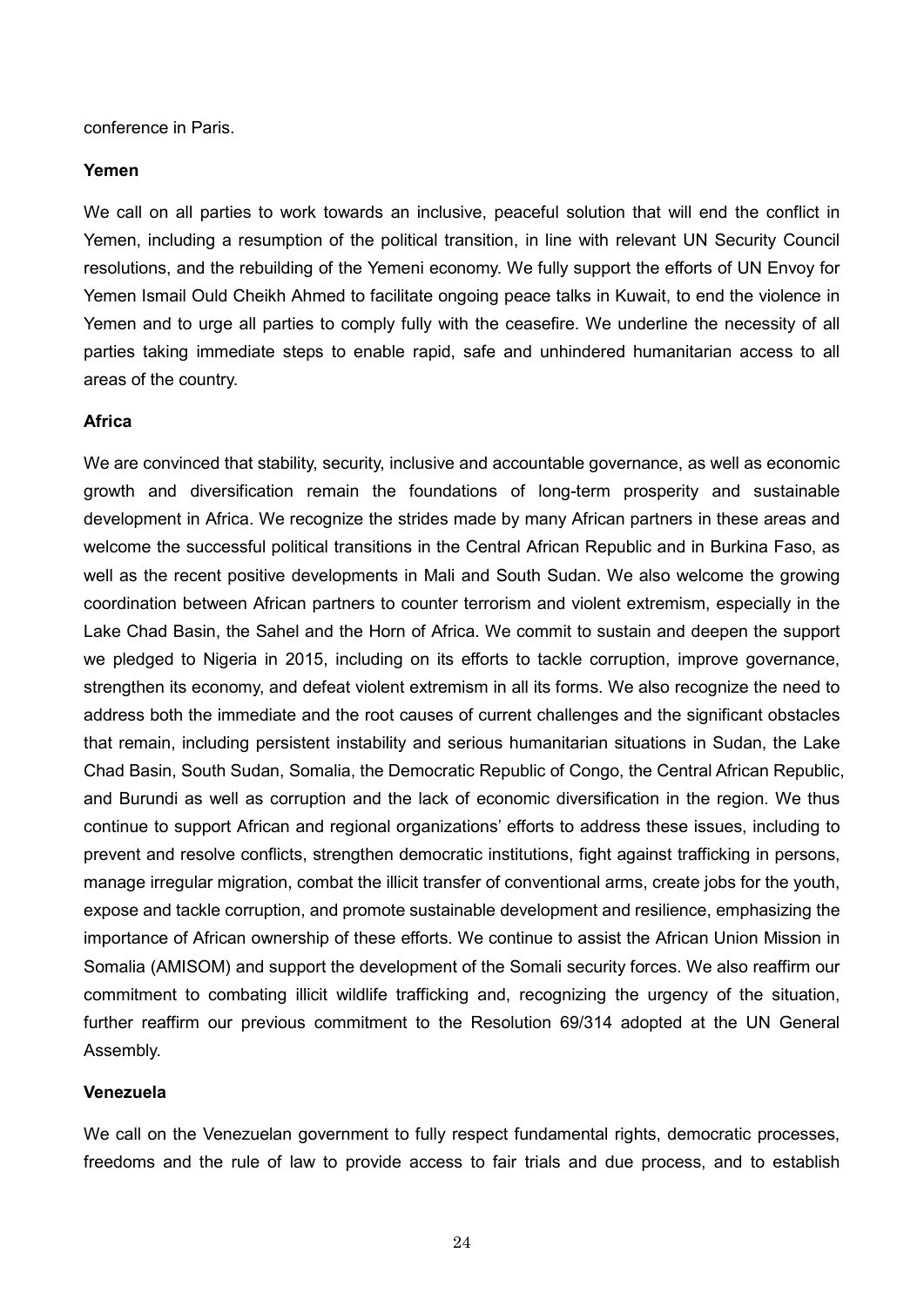conditions that would allow for dialogue between the government and its citizens, in order for them to find a peaceful means of resolving Venezuela's increasingly acute economic and political crisis, while respecting the will of the people. We call on the Venezuelan executive branch and the National Assembly to work urgently together to this end.

## **Maritime Security**

We reiterate our commitment to maintaining a rules-based maritime order in accordance with the principles of international law as reflected in UNCLOS, to peaceful dispute settlement supported by confidence building measures and including through legal means as well as to sustainable uses of the seas and oceans, and to respecting freedom of navigation and overflight. We reaffirm the importance of states' making and clarifying their claims based on international law, refraining from unilateral actions which could increase tensions and not using force or coercion in trying to drive their claims, and seeking to settle disputes by peaceful means including through juridical procedures including arbitration.

We reaffirm the importance of strengthening maritime safety and security, in particular the fight against piracy, through international and regional cooperation.

We are concerned about the situation in the East and South China Seas, and emphasize the fundamental importance of peaceful management and settlement of disputes.

We endorse the G7 Foreign Ministers' Statement on Maritime Security.

## **Non-Proliferation and Disarmament**

We reaffirm that non-proliferation and disarmament issues are among our top priorities. We reaffirm our commitment to seeking a safer world for all and to creating the conditions for a world without nuclear weapons in a way that promotes international stability. In this context, we endorse the G7 Foreign Ministers' Hiroshima Declaration on Nuclear Disarmament and Non-Proliferation and the Statement of the G7 Non-Proliferation Directors Group on Non-Proliferation and Disarmament. We remain committed to the universalization of the treaties and conventions relevant to, amongst others, preventing and combating the proliferation of weapons of mass destruction, in particular the Nuclear Non-Proliferation Treaty, the Chemical Weapons Convention and the Biological and Toxin Weapons Convention.

## **UN Reform and UN Peace Operations Review**

We reaffirm the importance and necessity of realizing a strengthened, more effective and efficient United Nations and, to this end, note the importance of continued engagement on reforms of the United Nations, such as of the Security Council.

We also support the ongoing reform processes on UN peace operations and peacebuilding activities,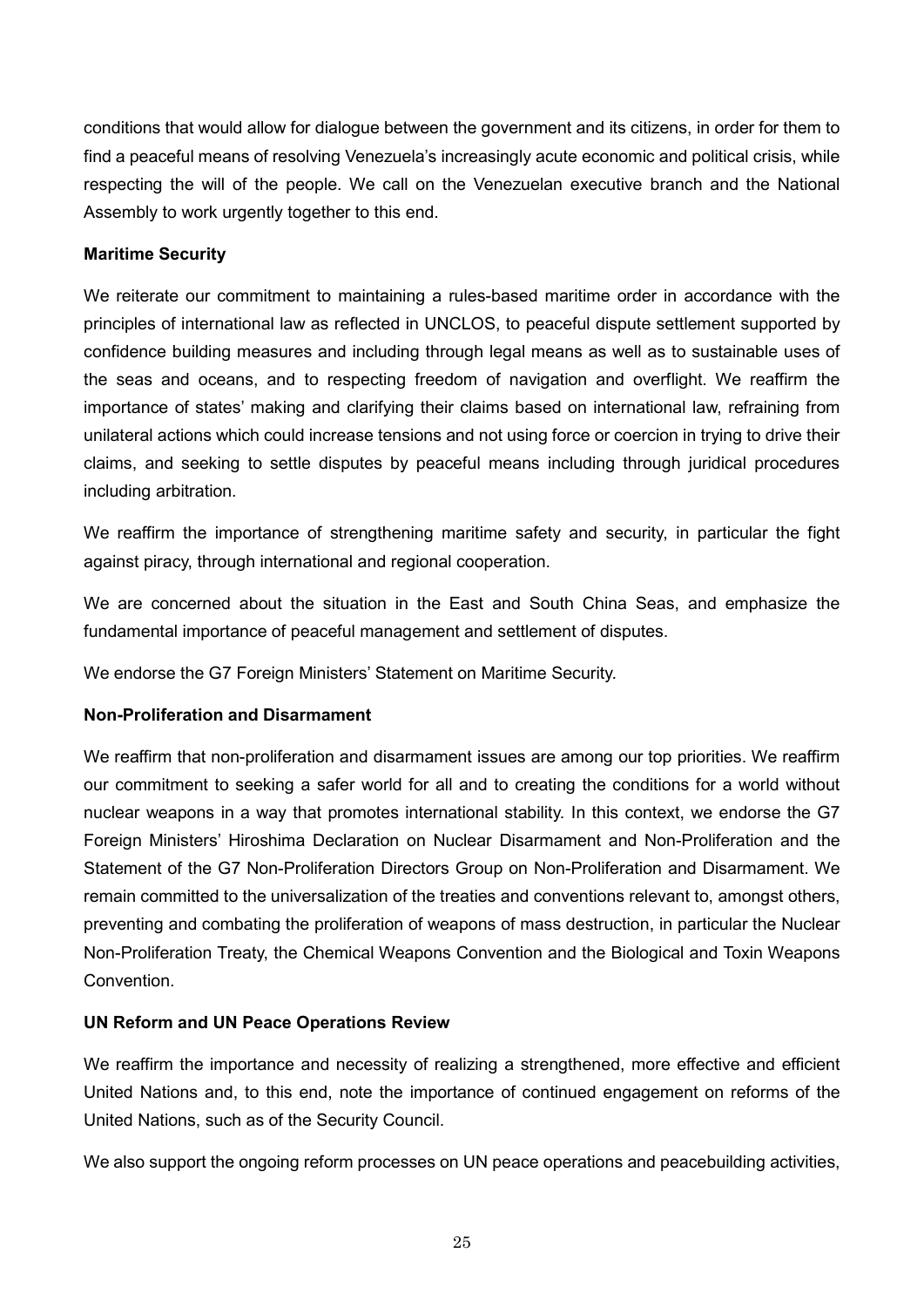and call for further efforts to advance these processes by Member States, the UN system and relevant international and regional partners. We welcome and urge timely implementation of the pledges made at the Leaders' Summit on Peacekeeping.

## **Human Rights**

We commit our support to the promotion and protection of human rights and fundamental freedoms for all people, peaceful pluralism and respect for diversity. We recall that compliance with obligations under international human rights law and international humanitarian law is a cornerstone for peace and security. We reaffirm the importance of the independent voice of human rights defenders and other civil society actors, as well as of partnerships between states and civil society in the promotion of universal respect for and observance of human rights and fundamental freedom.

#### **Nuclear Safety and Security**

We welcome the report of the Nuclear Safety and Security Group. Five years after the Fukushima Daiichi accident, we reaffirm our commitment to achieving and maintaining the highest levels of nuclear safety worldwide and call upon all states with nuclear power programs and every stakeholder engaged in international nuclear cooperation including transfers to promote robust safety standards and infrastructures. In this regard, full participation in multilateral cooperation frameworks for nuclear safety, including the Convention on Nuclear Safety, is essential and we call upon all stakeholders for their active engagement and continued enhancement of these frameworks. We also welcome the successful outcome of the fourth Nuclear Security Summit in Washington. We will continue to prioritize the security of nuclear and other radioactive materials and will work to further strengthen the global nuclear security architecture. We will also continue our political exchanges on nuclear security, in particular at the ministerial-level IAEA International Conference on Nuclear Security.

# *Climate Change, Energy, Environment*

## **Climate Change**

Welcoming the historic achievement in Paris, we reaffirm not only our continuous commitment in our global efforts against climate change, but also our determination to maintain the momentum of COP21 and ensure swift and successful implementation of the Paris Agreement including the long-term aims on mitigation, adaptation, and finance. In this context, we welcome the fact that nearly every party to the United Nations Framework Convention on Climate Change (UNFCCC) has signed the Paris Agreement, including all G7 members. The G7, continuing to take a leadership role, commits to taking the necessary steps to secure ratification, acceptance or approval of the agreement as soon as possible and calls on all Parties to do so striving for a goal of entry into force in 2016.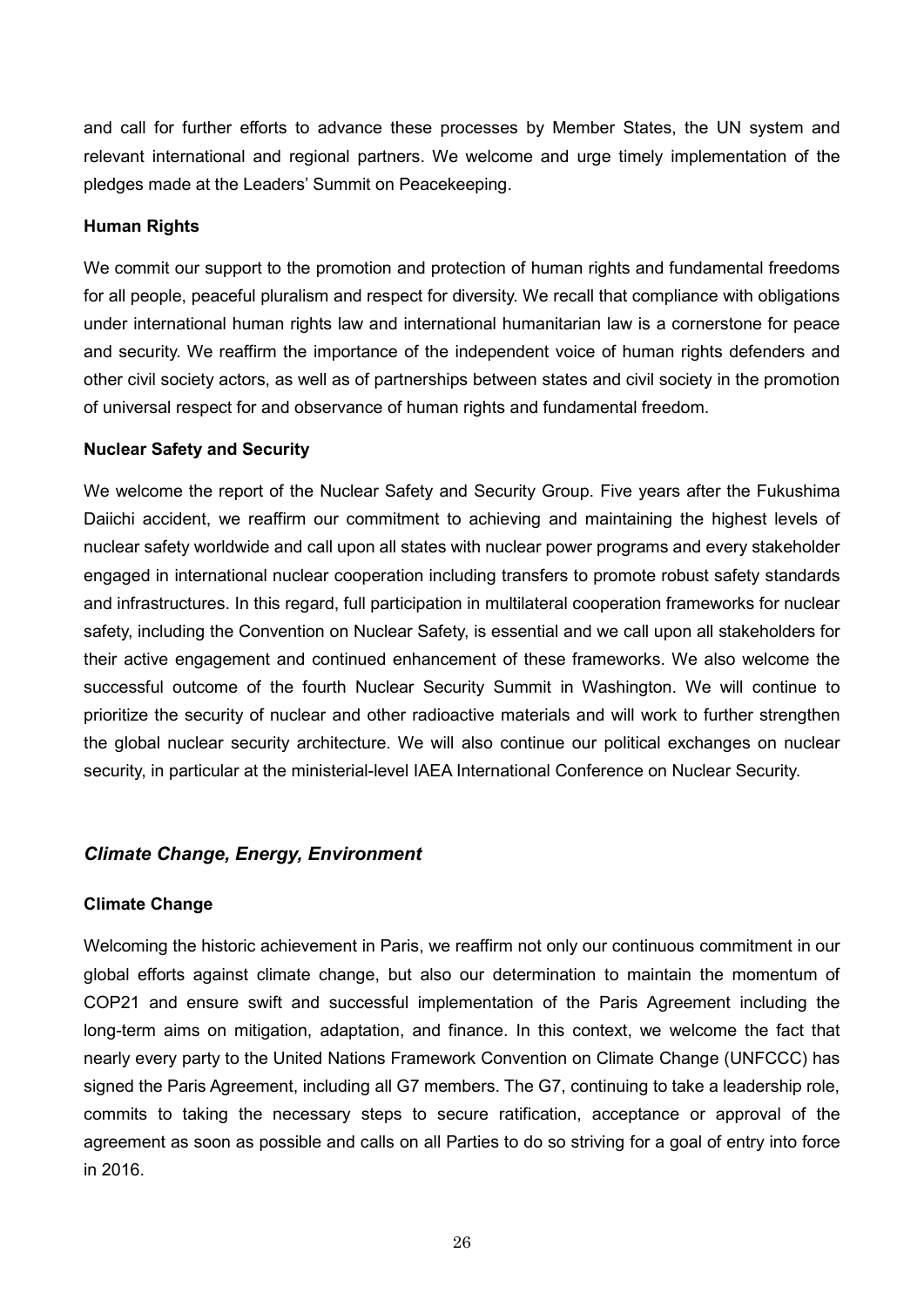We commit to take the lead by early, transparent and robust implementation of our nationally determined contributions, and promoting increased ambition over time. We also commit to actively participate in the regular review of global stock-take progress every five years.

We also commit to formulating and communicating mid-century long-term low GHG emission development strategies well ahead of the 2020 deadline, mindful of the significance of holding the increase in the global average temperature to well below 2°C above pre-industrial levels, and of pursuing efforts to limit the temperature increase to 1.5°C above pre-industrial levels as well as of achieving a balance between anthropogenic emissions by sources and removals by sinks of GHGs in the second half of the century.

We encourage all Parties to engage constructively in technical work with a view to agreeing upon detailed rules for the effective and transparent implementation of the Paris Agreement by all countries, including by the major emitters.

Recognizing that we, together with other donor countries, are making steady progress toward achieving the goal of jointly mobilizing USD 100 billion annually by 2020 in the context of meaningful mitigation actions and transparency on implementation, we continue our efforts to provide and mobilize increased climate finance from public and private sources. We encourage other countries to provide or continue to provide and mobilize climate finance, to assist developing countries with respect to mitigation and adaptation and to implement their national climate plans (NDCs). We welcome the commitments made by MDBs and development finance institutions to deliver increased levels of climate finance. We call on MDBs and development financial institutions to mainstream climate change actions across development strategies and use to the fullest extent possible their balance sheets and their capacity to mobilize private financing and other partners in support of country-led programs to meet this goal. In the context of this goal, we also emphasize our continuous commitment of mobilizing finance and promoting the transfer of appropriate technology and capacity-building to support adaptation planning and actions in the most vulnerable developing countries in response to their growing needs.

We welcome the progress to date and are ready to further promote the relevant initiatives on climate risk insurance, early warning systems and renewable energy in Africa, such as InsuResilience, CREWS and the Africa Renewable Energy Initiative. We further welcome the involvement of the private sector, subnational entities, and others through the Lima-Paris Action Agenda. We recognize that innovation is critical for an effective, long-term global response to our shared climate challenge, and intend to play a leading role in Mission Innovation. We also welcome the leadership of the private sector community in this regard. We recognize the important role of providing incentives for emission reduction activities, including tools such as domestic policies and carbon pricing. We welcome the establishment of the Carbon Market Platform and its first strategic dialogue to be held in Tokyo.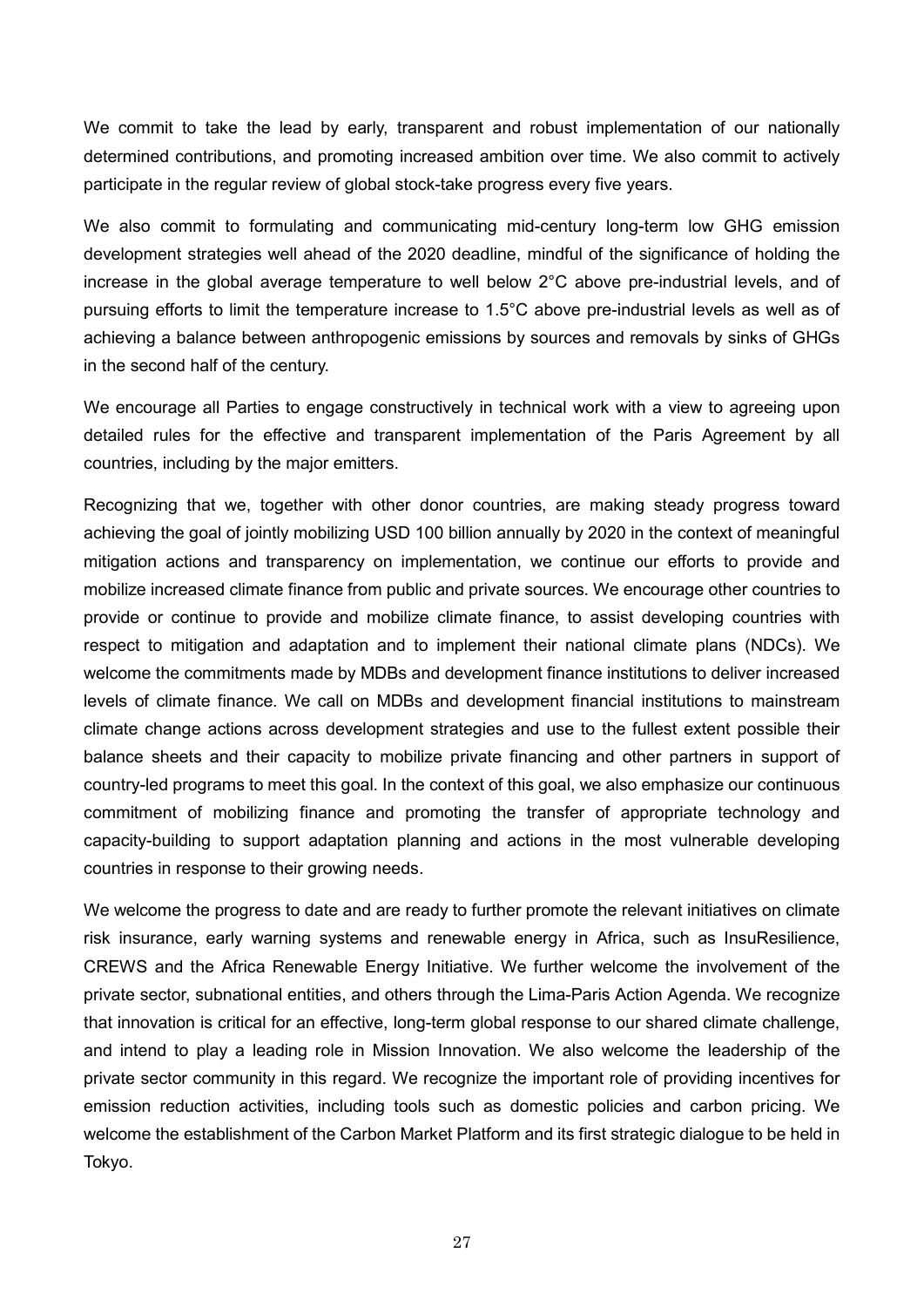Recognizing the urgent need for effective efforts in the field of international aviation, we express our strong commitment to work together for the adoption of a Global Market-Based Measure (GMBM) in order to enable carbon neutral growth from 2020, through engaging constructive dialogue, by reaching a decision at the 39th session of the International Civil Aviation Organization (ICAO) Assembly. We encourage all world leaders to join us in supporting a decision later this year.

We also recognize the importance of mitigating emissions of short-lived climate pollutants including black carbon, hydrofluorocarbons (HFCs), and methane to help slow the rate of near-term warming. In particular, we resolve to drive down our methane emissions and further recognize the importance of adopting domestic measures.

We welcome the decision in Dubai by the Montreal Protocol parties to work to address HFCs under the Montreal Protocol, and we support adoption of an ambitious Montreal Protocol HFC phase-down amendment in 2016, and intend to provide additional support through the Multilateral Fund following adoption of an amendment for its implementation.

Given the fact that energy production and use account for around two-thirds of global GHG emissions, we recognize the crucial role that the energy sector has to play in combatting climate change. We remain committed to the elimination of inefficient fossil fuel subsidies and encourage all countries to do so by 2025.

#### **Energy**

Energy plays a crucial role in sustaining global economic growth. With this in mind, we commit to play a leading role in facilitating energy investments, and encourage relevant stakeholders, despite the increased uncertainty posed by the current energy price levels, to sustain their investments in energy sector, in particular in quality energy infrastructure and in upstream development, so that we can mitigate risks to future growth of global economy. We recognize the important role that the energy system has to play in the implementation of the Paris Agreement. In this regard, we are determined to accelerate our work towards the transition to an energy system that enables a decarbonization of the global economy. We reiterate our strong support for Mission Innovation and commit to further investments in supporting innovation in energy technologies and encouraging clean and energy efficient products, facilities and buildings, so as to ensure economic growth with reduced GHG emissions. We support the enhanced efforts on energy efficiency and use of renewable energy, including hydro, as well as other domestic resources.

We reaffirm our commitment to continuing the implementations of the energy security principles and actions decided in Brussels in 2014 and Schloss Elmau in 2015, and endorse the Kitakyushu Initiative on Energy Security for Global Growth, as well as welcome the progresses achieved in collaboration with partners including the International Energy Agency (IEA). We welcome the concrete actions to strengthen energy security for natural gas, both pipeline and liquefied natural gas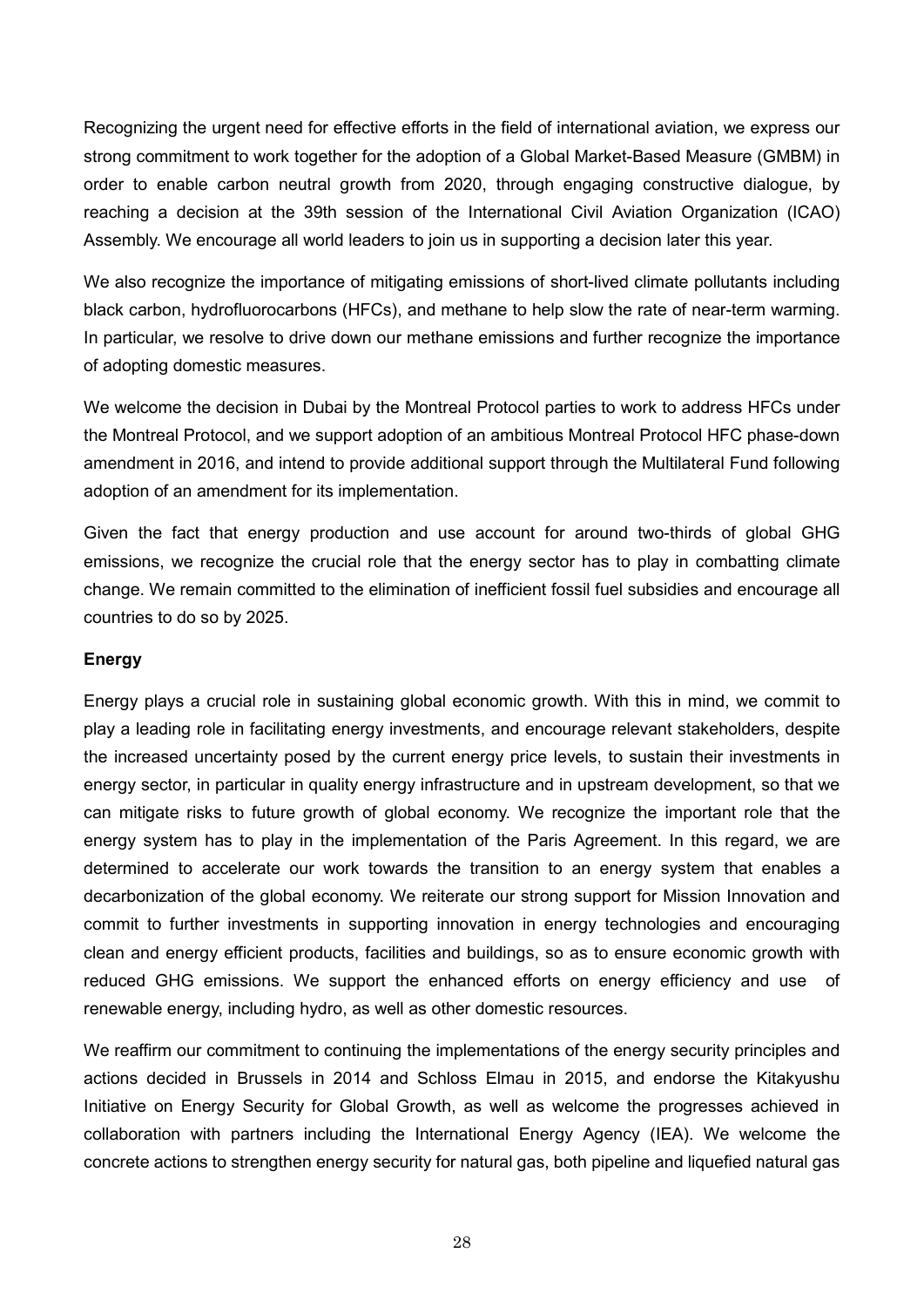(LNG), including Japan's Strategy for LNG Market Development, the EU Strategy for LNG and gas storage and the gas security plan by the IEA. We reaffirm our commitment to continuous efforts in enhancing well-functioning natural gas markets with greater transparency and flexibility, including relaxation of destination clauses, development of price indices and building sufficient and resilient infrastructure with open access, as well as furthering a strategic view of the LNG supply chain at a global level. We also commit to our continuous work on enhancing cybersecurity in energy sector and strengthening our cooperation in the field of electricity security.

In the context of the ongoing crisis between the Russian Federation and Ukraine, we reiterate that energy should not be used as a means of political coercion or as a threat to security. We welcome the substantial energy policy reforms ongoing in Ukraine, and strongly urge it to pursue further ambitious reform of its energy sector. We also call for enhanced cooperation between the Ukrainian national gas transmission system operator and relevant international peers.

We welcome the steady progress on decommissioning and treatment of contaminated water at Fukushima Daiichi Nuclear Power Station, and Japan's efforts to proceed in an open and transparent manner in close communication with the international community, towards developing accurate global understanding of the situation in Fukushima. In those countries that opt to use nuclear energy, it substantially contributes to the reduction of future GHG emissions and works as a base load energy source. In those countries it is also crucially important to engage the public in science-based dialogue and transparency to inform policymaking. We call upon all countries that opt to use nuclear power to ensure the highest standards of safety, security and non-proliferation including an independent and effective regulator, and to exchange their expertise and experiences. We welcome the mutual cooperation and information exchange through international organizations such as the International Atomic Energy Agency (IAEA), the Nuclear Energy Agency, and the World Association of Nuclear Operators.

#### **Resource Efficiency and the 3Rs**

Achieving the sustainable management and efficient use of resources is addressed in the 2030 Agenda and is crucial for the protection of the environment, climate and planet. Having in mind the importance of sustainable materials management and material cycle societies, we endorse the *Toyama Framework on Material Cycles*. This new framework provides a common vision and a guide for future actions to deepen our efforts on resource efficiency and the 3Rs (Reduce, Reuse, Recycle). We will continue to cooperate through the G7 Alliance on Resource Efficiency. We will work with business and other stakeholders to improve resource efficiency with the aim of also fostering innovation, competitiveness, economic growth and job creation. We encourage all countries to join us in these efforts.

We reaffirm our commitment to address marine litter, recognizing that our efforts on resource efficiency and the 3Rs also contribute to the prevention and reduction of marine litter, particularly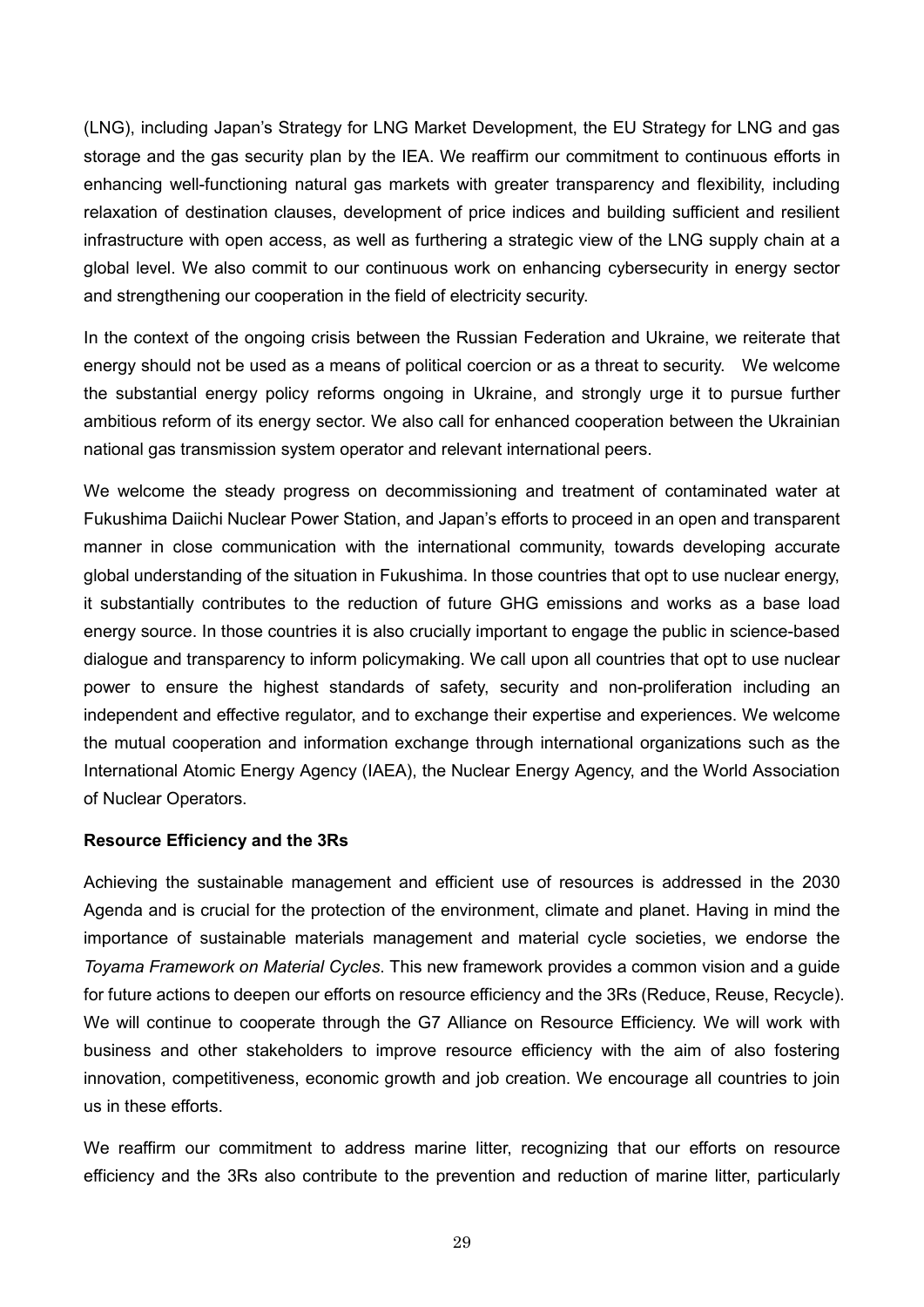plastic, from land-based sources. Furthermore, we support scientific work to enhance global ocean observation and assessment for the science-based management, conservation and sustainable use of marine resources.

## *Development*

#### **The 2030 Agenda for Sustainable Development**

The year 2015 marked the dawn of a new era in our approach to poverty reduction and sustainable development in all countries, with the historic adoption of the 2030 Agenda, together with the Paris Agreement and the Addis Ababa Action Agenda. This agenda integrates in a balanced manner the three dimensions of sustainable development - environmental, social and economic – and applies universally to all countries. Reflecting the international community's unwavering resolve to end poverty and transform the world into a sustainable one by 2030, leaving no one behind, the 2030 Agenda lays the foundation for a more peaceful, stable, inclusive and prosperous international community. To this end, we emphasize the integrated and indivisible nature of the 17 SDGs, being well aware that peace and security, development and respect for human rights are inter-linked and mutually reinforcing, and commit to advance the implementation of the 2030 Agenda, domestically and internationally, in a people-centered and planet-sensitive manner. We urge all countries and stakeholders to engage in this joint endeavor under a revitalized and enhanced global partnership to ensure a multi-stakeholder approach.

We are determined to take ambitious domestic action in order to contribute substantially to the global transition to sustainable economies. In addition to our domestic actions, we commit to support developing countries' efforts to implement the 2030 Agenda, with a particular emphasis on the dignity of individuals in vulnerable groups and promoting human security. Important elements in our collective response include: the empowerment of all women and girls and gender equality, global health, quality infrastructure investment, support for youth in the Least Developed Countries (LDCs) in particular, revitalized response to threats to peace and security, tackling forced displacement and modern slavery, industrial human resource development and inclusive innovation; food security and nutrition, the CONNEX initiative; support for disaster risk reduction including through World Tsunami Awareness Day, support for climate change mitigation and adaptation, energy security and sustainable energy, resource efficiency and 3Rs including addressing marine litter, sustainable forest management and eliminating illegal logging. We also welcome the World Humanitarian Summit.

We affirm our strong commitment to the timely implementation of the Addis Ababa Action Agenda of the Third International Conference on Financing for Development which is an integral part of the 2030 agenda, working in partnership with all stakeholders. Amongst priorities, we highlight the primary importance of domestic resource mobilization and of the creation of a favorable climate capable of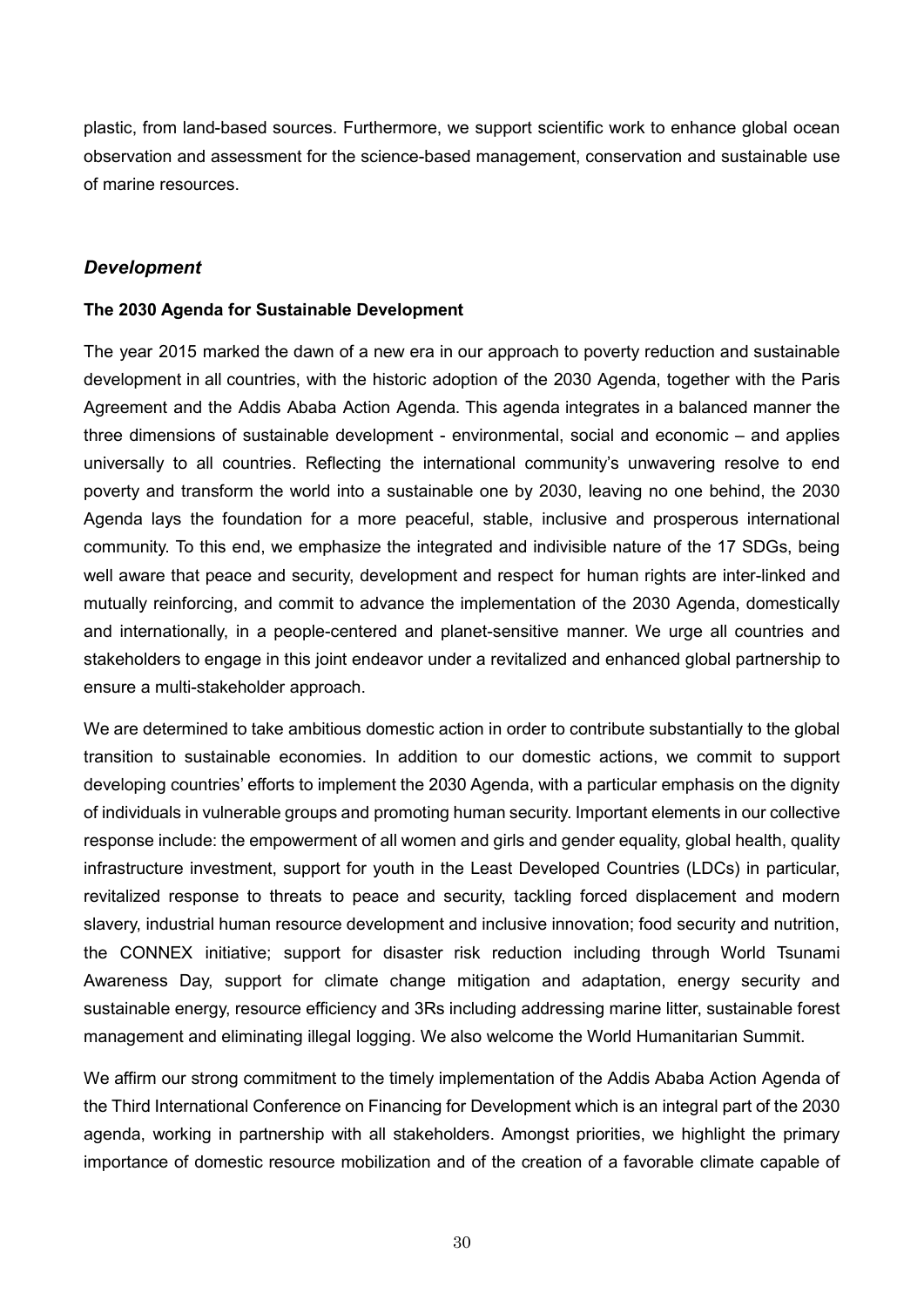stimulating domestic and external private investment, while also reaffirming the essential role that official development assistance (ODA) and other official flows (OOF) play as a catalyst for, and complement to, other sources of financing for development. In this regard, we are resolved to continue pursuing innovative partnerships and financing arrangements to advance sustainable development. We also reiterate our respective ODA commitments, such as the 0.7% ODA/GNI target, as well as our commitment to reverse the declining trend of ODA to the LDCs and to better target ODA towards countries where the needs are greatest.

We affirm that addressing challenges in Africa is central to the realization of the SDGs, recognizing that security, development, climate change and gender equality are interdependent and instrumental to ensuring a prosperous and peaceful Africa. As such, we stand ready to support the promotion of Africa's development aspirations as described in Agenda 2063 and its First-Ten Year Implementation Plan in partnership with the African Union and its members. We do so including through our bilateral and multilateral partnerships with African countries including the Tokyo International Conference on African Development (TICAD), the Italy-Africa Ministerial Conference, EU-Africa partnership and the U.S.-Africa Leaders Summit. We affirm that TICAD VI to be held on 27 and 28 August, 2016 in Nairobi, Kenya, for the first time in Africa comes at a critical juncture of translating the global vision into actions for Africa.

## **Food Security and Nutrition**

Ending hunger and malnutrition is a fundamental element of the 2030 Agenda. As part of a broader effort to achieve the SDGs, we commit to engage collectively in concrete actions in collaboration with relevant partners and stakeholders towards the achievement of our aim to lift 500 million people in developing countries out of hunger and malnutrition by 2030.

Building on the G7 Broad Food Security and Nutrition Development Approach, we endorse the *G7 Vision for Action on Food Security and Nutrition*, which outlines collective actions in the priority areas of: (i) empowering women; (ii) improving nutrition through a people-centered approach that recognizes the diverse food security challenges people face across the rural to urban spectrum; and (iii) ensuring sustainability and resilience within agriculture and food systems. We commit to enhance synergies with relevant international initiatives.

We support the development of good practices for global food security and nutrition that are in line with the SDGs and the Paris Agreement on climate change. This could include expanding farming opportunities, revitalizing rural communities, and enhancing production, productivity, responsible investment, trade and sustainability in agriculture and food systems.

We welcome the International Symposium on Food Security and Nutrition to be held in Japan and the Nutrition for Growth Summit.

#### **CONNEX**